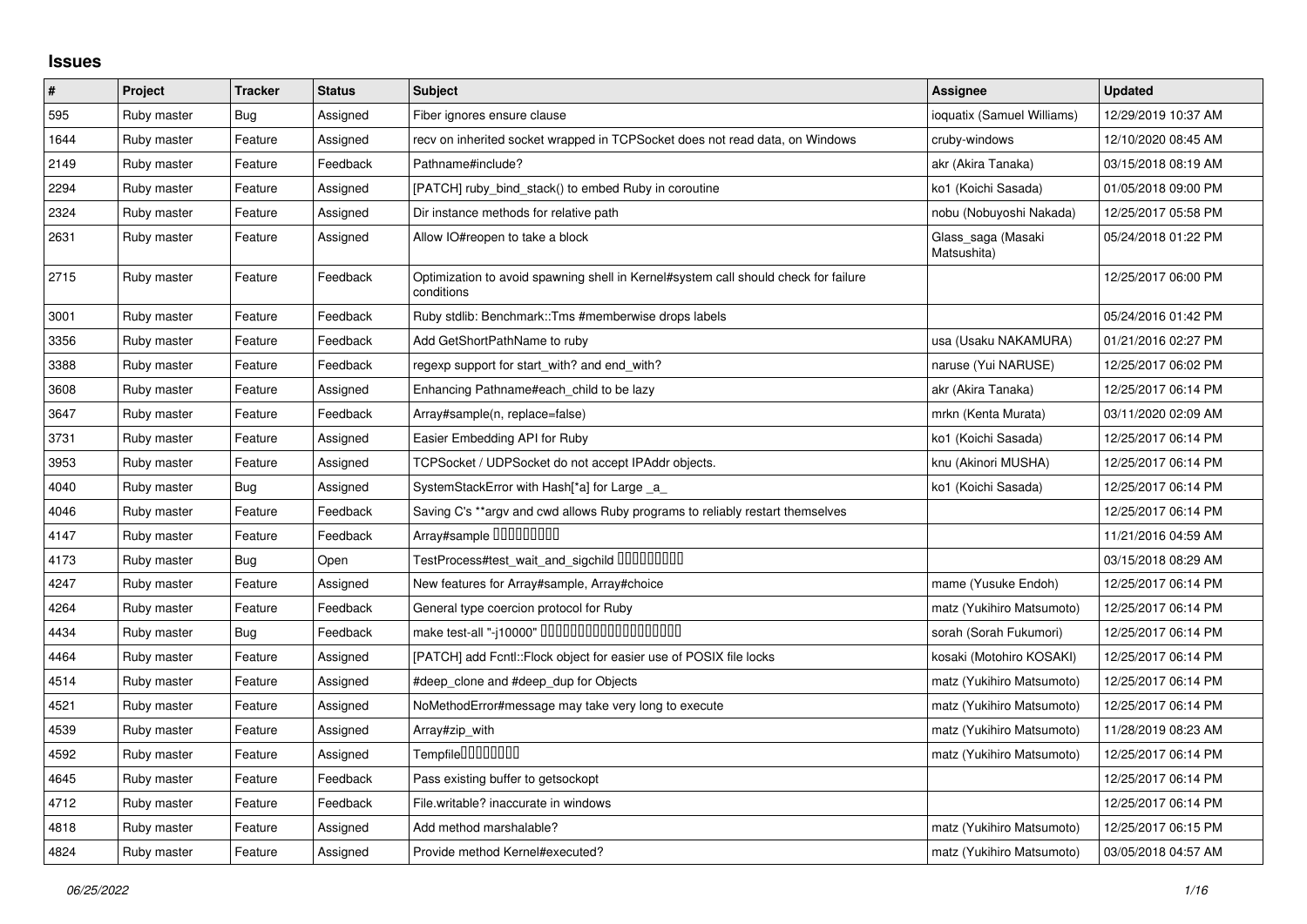| $\sharp$ | Project     | <b>Tracker</b> | <b>Status</b> | Subject                                                                                       | <b>Assignee</b>           | <b>Updated</b>      |
|----------|-------------|----------------|---------------|-----------------------------------------------------------------------------------------------|---------------------------|---------------------|
| 4831     | Ruby master | Feature        | Assigned      | Integer#prime_factors                                                                         | yugui (Yuki Sonoda)       | 01/23/2018 08:09 AM |
| 4924     | Ruby master | Feature        | Assigned      | mkmf have_header fails with C++ headers                                                       | nobu (Nobuyoshi Nakada)   | 12/25/2017 06:15 PM |
| 5007     | Ruby master | Feature        | Assigned      | Proc#call_under: Unifying instance_eval and instance_exec                                     | matz (Yukihiro Matsumoto) | 04/19/2018 07:57 AM |
| 5064     | Ruby master | Feature        | Assigned      | HTTP user-agent class                                                                         | matz (Yukihiro Matsumoto) | 12/25/2017 06:15 PM |
| 5102     | Ruby master | Feature        | Feedback      | [ext/openssl] Purpose of OpenSSL::PKCS12.new / Allow changing the password                    |                           | 09/13/2015 03:33 AM |
| 5103     | Ruby master | Feature        | Feedback      | [ext/openssl] Object equality for objects based on ASN.1 structures                           |                           | 09/13/2015 03:32 AM |
| 5129     | Ruby master | Feature        | Assigned      | Create a core class "FileArray" and make "ARGF" its instance                                  | matz (Yukihiro Matsumoto) | 01/23/2018 02:02 PM |
| 5133     | Ruby master | Feature        | Assigned      | Array#unzip as an alias of Array#transpose                                                    | mrkn (Kenta Murata)       | 12/25/2017 06:15 PM |
| 5145     | Ruby master | Feature        | Feedback      | Function extension of Array#transpose                                                         |                           | 12/25/2017 06:15 PM |
| 5174     | Ruby master | Feature        | Feedback      | Export ruby_init_prelude()                                                                    | nobu (Nobuyoshi Nakada)   | 12/25/2017 06:15 PM |
| 5179     | Ruby master | <b>Bug</b>     | Assigned      | Complex#rationalize and to_r with approximate zeros                                           | mrkn (Kenta Murata)       | 01/17/2020 03:00 AM |
| 5310     | Ruby master | Feature        | Assigned      | Integral objects                                                                              | mrkn (Kenta Murata)       | 12/25/2017 06:15 PM |
| 5317     | Ruby master | Bug            | Assigned      |                                                                                               | nobu (Nobuyoshi Nakada)   | 01/05/2018 09:00 PM |
| 5334     | Ruby master | Bug            | Assigned      | Segmentation fault in InternetExplorer IServiceProvider interface                             | suke (Masaki Suketa)      | 12/30/2019 03:00 AM |
| 5360     | Ruby master | Feature        | Feedback      | BasicObject#binding                                                                           |                           | 12/25/2017 06:15 PM |
| 5389     | Ruby master | Feature        | Assigned      | New method Enumerator#iterate                                                                 | matz (Yukihiro Matsumoto) | 12/25/2017 06:15 PM |
| 5434     | Ruby master | Feature        | Assigned      | Allow per-class whitelisting of methods safe to expose through DRb                            | seki (Masatoshi Seki)     | 12/25/2017 06:15 PM |
| 5445     | Ruby master | Feature        | Assigned      | Need RUBYOPT - r before ARGV - r                                                              | matz (Yukihiro Matsumoto) | 12/25/2017 06:15 PM |
| 5456     | Ruby master | Feature        | Assigned      | kernel#syscall() should be removed.                                                           | matz (Yukihiro Matsumoto) | 12/10/2020 08:46 AM |
| 5461     | Ruby master | Feature        | Assigned      | Add pipelining to Net::HTTP                                                                   | naruse (Yui NARUSE)       | 12/25/2017 06:15 PM |
| 5478     | Ruby master | Feature        | Open          | Add syntax to import Set into core                                                            |                           | 09/02/2020 12:24 PM |
| 5514     | Ruby master | Feature        | Feedback      | Numeric III quotient II quotrem IIII                                                          | matz (Yukihiro Matsumoto) | 12/10/2020 08:49 AM |
| 5521     | Ruby master | Feature        | Feedback      | Numeric#rational? <sup>[</sup> ]Numeric#complex? <sup>[]</sup> Numeric#float? <sup>[10]</sup> | matz (Yukihiro Matsumoto) | 12/10/2020 08:49 AM |
| 5522     | Ruby master | Feature        | Feedback      | Numeric#finite? <sup>[]</sup> Numeric#infinite? <sup>[]</sup> Numeric#nan? <sup>[10]</sup>    | mrkn (Kenta Murata)       | 12/10/2020 08:54 AM |
| 5558     | Ruby master | Feature        | Assigned      | String#% strange arity errors                                                                 | matz (Yukihiro Matsumoto) | 12/25/2017 06:15 PM |
| 5582     | Ruby master | Feature        | Assigned      | Allow clone of singleton methods on a BasicObject                                             | matz (Yukihiro Matsumoto) | 12/25/2017 06:15 PM |
| 5606     | Ruby master | Feature        | Feedback      | String#each_match(regexp)                                                                     |                           | 12/25/2017 06:15 PM |
| 5617     | Ruby master | Feature        | Assigned      | Allow install RubyGems into dediceted directory                                               | hsbt (Hiroshi SHIBATA)    | 05/16/2018 09:15 AM |
| 5628     | Ruby master | Feature        | Feedback      | Module#basename                                                                               | matz (Yukihiro Matsumoto) | 08/29/2020 05:01 PM |
| 5643     | Ruby master | Feature        | Assigned      | require/load options and binding option                                                       | matz (Yukihiro Matsumoto) | 12/25/2017 06:15 PM |
| 5644     | Ruby master | Feature        | Feedback      | add Enumerable#exclude? antonym                                                               | matz (Yukihiro Matsumoto) | 12/25/2017 06:15 PM |
| 5654     | Ruby master | Feature        | Assigned      | Introduce global lock to avoid concurrent require                                             | nahi (Hiroshi Nakamura)   | 12/25/2017 06:15 PM |
| 5673     | Ruby master | Feature        | Feedback      | undef_method probably doesn't need to raise an error                                          | matz (Yukihiro Matsumoto) | 12/25/2017 06:15 PM |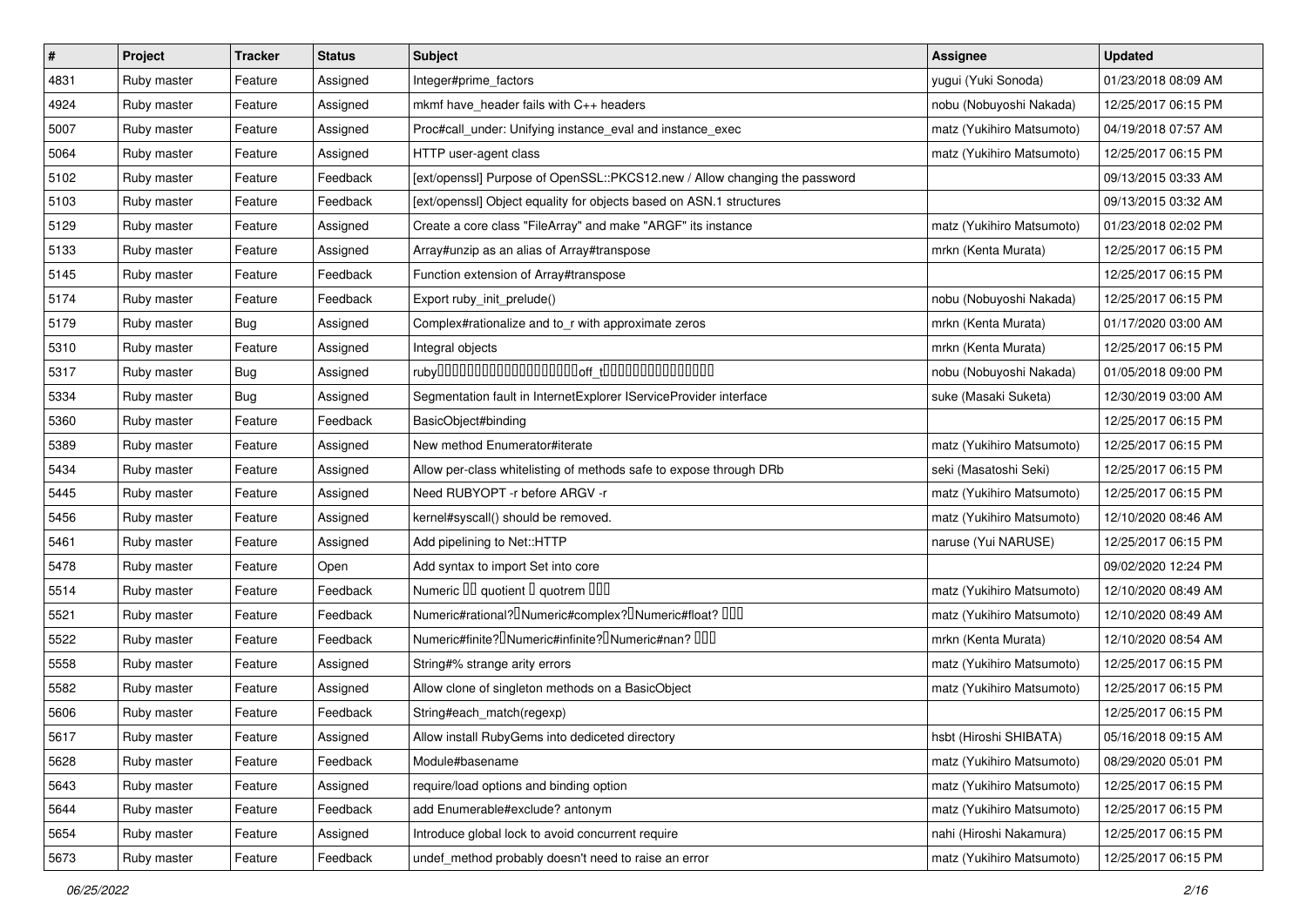| $\vert$ # | Project     | <b>Tracker</b> | <b>Status</b> | Subject                                                                | <b>Assignee</b>                   | <b>Updated</b>      |
|-----------|-------------|----------------|---------------|------------------------------------------------------------------------|-----------------------------------|---------------------|
| 5741      | Ruby master | Feature        | Assigned      | Secure Erasure of Passwords                                            | matz (Yukihiro Matsumoto)         | 12/25/2017 06:15 PM |
| 5749      | Ruby master | Feature        | Assigned      | new method String#match_all needed                                     | matz (Yukihiro Matsumoto)         | 12/25/2017 06:15 PM |
| 5764      | Ruby master | Feature        | Assigned      | Net::HTTP should assume HTTP/0.9 on unexpected responses               | naruse (Yui NARUSE)               | 07/15/2019 05:06 PM |
| 5781      | Ruby master | Feature        | Assigned      | Query attributes (attribute methods ending in `?` mark)                | matz (Yukihiro Matsumoto)         | 01/10/2020 06:34 AM |
| 5805      | Ruby master | Feature        | Feedback      | object_hexid                                                           |                                   | 12/25/2017 06:15 PM |
| 5825      | Ruby master | Feature        | Assigned      | Sweet instance var assignment in the object initializer                | matz (Yukihiro Matsumoto)         | 12/10/2020 08:53 AM |
| 5945      | Ruby master | Feature        | Assigned      | Add the ability to mark a at_exit as process-local.                    | matz (Yukihiro Matsumoto)         | 10/10/2018 08:29 AM |
| 5970      | Ruby master | Feature        | Assigned      | Add Enumerable#join with same semantics as Array#join                  | matz (Yukihiro Matsumoto)         | 12/25/2017 06:15 PM |
| 6012      | Ruby master | Feature        | Assigned      | Proc#source_location also return the column                            | nobu (Nobuyoshi Nakada)           | 02/12/2019 07:49 AM |
| 6047      | Ruby master | Feature        | Assigned      | read_all: Grow buffer exponentially in generic case                    |                                   | 09/13/2015 03:19 AM |
| 6118      | Ruby master | Feature        | Feedback      | Hash#keys_of(values), returns related keys of given values             | matz (Yukihiro Matsumoto)         | 01/10/2019 08:16 AM |
| 6133      | Ruby master | Feature        | Assigned      | SSLSocket <sup>[</sup> shutdown <sup>[11]</sup>                        |                                   | 09/13/2015 03:22 AM |
| 6219      | Ruby master | Feature        | Feedback      | Return value of Hash#store                                             | matz (Yukihiro Matsumoto)         | 12/10/2020 08:46 AM |
| 6251      | Ruby master | Feature        | Feedback      | Magic comments for compile options                                     | matz (Yukihiro Matsumoto)         | 08/21/2015 11:47 PM |
| 6256      | Ruby master | Feature        | Feedback      | Slightly improve ruby_qsort performance                                | MartinBosslet (Martin<br>Bosslet) | 01/10/2019 01:51 PM |
| 6263      | Ruby master | Feature        | Feedback      | Simple access to toplevel object (main)                                |                                   | 12/25/2017 06:15 PM |
| 6265      | Ruby master | Feature        | Assigned      | Remove 'useless' 'concatenation' syntax                                | naruse (Yui NARUSE)               | 08/10/2016 02:36 AM |
| 6277      | Ruby master | Feature        | Assigned      | Hash#convert key                                                       | matz (Yukihiro Matsumoto)         | 12/25/2017 06:15 PM |
| 6293      | Ruby master | Feature        | Assigned      | new queue / blocking queues                                            | matz (Yukihiro Matsumoto)         | 12/25/2017 06:15 PM |
| 6308      | Ruby master | Feature        | Assigned      | Eliminate delegation from WeakRef                                      | matz (Yukihiro Matsumoto)         | 12/23/2021 11:40 PM |
| 6309      | Ruby master | Feature        | Assigned      | Add a reference queue for weak references                              | matz (Yukihiro Matsumoto)         | 08/23/2020 09:07 PM |
| 6315      | Ruby master | Feature        | Feedback      | handler to trace output of each line of code executed                  |                                   | 12/25/2017 06:15 PM |
| 6317      | Ruby master | Feature        | Assigned      |                                                                        | matz (Yukihiro Matsumoto)         | 12/25/2017 06:15 PM |
| 6337      | Ruby master | Feature        | Assigned      | FileUtils#sync                                                         | matz (Yukihiro Matsumoto)         | 12/25/2017 06:15 PM |
| 6351      | Ruby master | <b>Bug</b>     | Assigned      | transcode table generator does not support multi characters of Unicode | duerst (Martin Dürst)             | 12/25/2017 06:15 PM |
| 6354      | Ruby master | Feature        | Assigned      | Remove escape (break/return/redo/next support) from class/module scope | matz (Yukihiro Matsumoto)         | 12/25/2017 06:15 PM |
| 6360      | Ruby master | <b>Bug</b>     | Assigned      | Debug information build even without requesting it                     | nobu (Nobuyoshi Nakada)           | 01/05/2018 09:00 PM |
| 6367      | Ruby master | Feature        | Feedback      | #same? for Enumerable                                                  | matz (Yukihiro Matsumoto)         | 12/25/2017 06:15 PM |
| 6376      | Ruby master | Feature        | Assigned      | Feature lookup and checking if feature is loaded                       | matz (Yukihiro Matsumoto)         | 12/25/2017 06:15 PM |
| 6399      | Ruby master | Feature        | Feedback      | IO.read ignores valid open_args on Windows                             | usa (Usaku NAKAMURA)              | 12/25/2017 06:15 PM |
| 6413      | Ruby master | Feature        | Assigned      | Make Dir.entries default to Dir.entries(Dir.pwd)                       | matz (Yukihiro Matsumoto)         | 12/25/2017 06:15 PM |
| 6442      | Ruby master | Feature        | Feedback      | <b>CRUDify Hash class</b>                                              | trans (Thomas Sawyer)             | 12/25/2017 06:15 PM |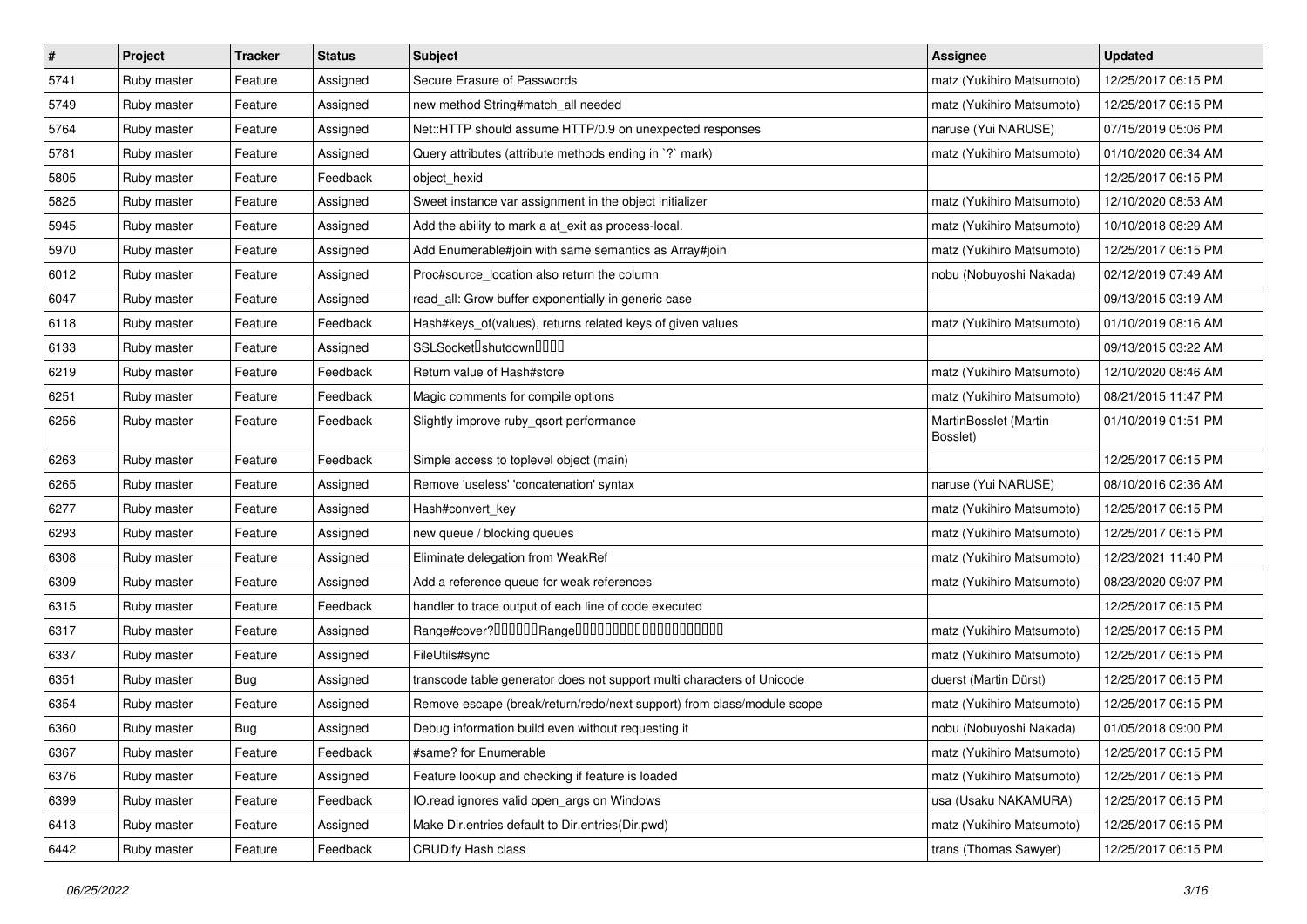| $\sharp$ | Project     | <b>Tracker</b> | <b>Status</b> | Subject                                                                                                                                                  | <b>Assignee</b>           | <b>Updated</b>      |
|----------|-------------|----------------|---------------|----------------------------------------------------------------------------------------------------------------------------------------------------------|---------------------------|---------------------|
| 6444     | Ruby master | Feature        | Feedback      | alias for String#index                                                                                                                                   |                           | 12/25/2017 06:15 PM |
| 6445     | Ruby master | Feature        | Assigned      | request for default length/position on string index                                                                                                      | matz (Yukihiro Matsumoto) | 12/25/2017 06:15 PM |
| 6452     | Ruby master | Feature        | Assigned      | Allow extend to override class methods                                                                                                                   | matz (Yukihiro Matsumoto) | 12/10/2020 08:53 AM |
| 6478     | Ruby master | Feature        | Feedback      | BasicObject# class                                                                                                                                       | matz (Yukihiro Matsumoto) | 12/25/2017 06:15 PM |
| 6507     | Ruby master | Feature        | Feedback      | <b>File Literal</b>                                                                                                                                      |                           | 12/25/2017 06:15 PM |
| 6515     | Ruby master | Feature        | Feedback      | array.c: added method that verifies if an Array is part of another                                                                                       | matz (Yukihiro Matsumoto) | 12/25/2017 06:15 PM |
| 6590     | Ruby master | Feature        | Assigned      | Dealing with bigdecimal, etc gems in JRuby                                                                                                               | hsbt (Hiroshi SHIBATA)    | 05/15/2019 08:33 PM |
| 6594     | Ruby master | Feature        | Assigned      | <b>Integrated Functor</b>                                                                                                                                | matz (Yukihiro Matsumoto) | 12/10/2020 08:53 AM |
| 6596     | Ruby master | Feature        | Assigned      | New method `Array#indexes`                                                                                                                               | matz (Yukihiro Matsumoto) | 07/29/2020 01:41 AM |
| 6602     | Ruby master | Feature        | Feedback      | Tail call optimization: enable by default?                                                                                                               | ko1 (Koichi Sasada)       | 06/13/2020 01:31 AM |
| 6611     | Ruby master | Feature        | Assigned      | Comments requested on implementation of set_parse_func                                                                                                   | matz (Yukihiro Matsumoto) | 12/25/2017 06:15 PM |
| 6613     | Ruby master | Feature        | Assigned      | VT_RECORD, IRecordInfo Support in WIN32OLE                                                                                                               | suke (Masaki Suketa)      | 12/25/2017 06:15 PM |
| 6641     | Ruby master | Feature        | Open          | Hash.auto constructor                                                                                                                                    | matz (Yukihiro Matsumoto) | 12/25/2017 06:15 PM |
| 6648     | Ruby master | Feature        | Assigned      | Provide a standard API for retrieving all command-line flags passed to Ruby                                                                              | matz (Yukihiro Matsumoto) | 12/25/2017 06:15 PM |
| 6671     | Ruby master | Feature        | Assigned      | File.split_all and File.split_root                                                                                                                       | matz (Yukihiro Matsumoto) | 12/25/2017 06:15 PM |
| 6682     | Ruby master | Feature        | Assigned      | Add a method to return an instance attached by a singleton class                                                                                         | shyouhei (Shyouhei Urabe) | 12/25/2017 06:15 PM |
| 6687     | Ruby master | Feature        | Open          | Enumerable#with                                                                                                                                          |                           | 12/25/2017 06:15 PM |
| 6694     | Ruby master | Feature        | Assigned      | Thread.new without block.                                                                                                                                | ko1 (Koichi Sasada)       | 12/25/2017 06:15 PM |
| 6695     | Ruby master | Feature        | Assigned      | Configuration for Thread/Fiber creation                                                                                                                  | ko1 (Koichi Sasada)       | 12/25/2017 06:15 PM |
| 6697     | Ruby master | Feature        | Feedback      | [PATCH] Add Kernel#Symbol conversion method like String(), Array() etc.                                                                                  | matz (Yukihiro Matsumoto) | 12/25/2017 06:15 PM |
| 6727     | Ruby master | Feature        | Feedback      | Add Array#rest (with implementation)                                                                                                                     | matz (Yukihiro Matsumoto) | 08/14/2019 08:51 AM |
| 6733     | Ruby master | Feature        | Open          | New inspect framework                                                                                                                                    |                           | 11/24/2021 05:06 AM |
| 6737     | Ruby master | Feature        | Feedback      | Add Hash#read and alias as #[].                                                                                                                          |                           | 12/25/2017 06:15 PM |
| 6739     | Ruby master | Feature        | Feedback      | One-line rescue statement should support specifying an exception class                                                                                   | matz (Yukihiro Matsumoto) | 05/18/2016 12:42 AM |
| 6744     | Ruby master | Feature        | Feedback      | ruby unable to run system commands that require elevated privileges                                                                                      | usa (Usaku NAKAMURA)      | 12/25/2017 06:15 PM |
| 6758     | Ruby master | Feature        | Open          | Object#sequence                                                                                                                                          |                           | 12/25/2017 06:15 PM |
| 6769     | Ruby master | Feature        | Assigned      | rbinstall.rb: install both src and batch files separetely                                                                                                | nobu (Nobuyoshi Nakada)   | 10/30/2015 12:38 PM |
| 6783     | Ruby master | Feature        | Open          | Infinite loop in inspect, not overriding inspect, to_s, and no known circular references<br>Stepping into inspect in debugger locks it up with 100% CPU. |                           | 08/05/2019 11:13 PM |
| 6792     | Ruby master | Feature        | Feedback      | request for easier system properties access                                                                                                              |                           | 12/25/2017 06:15 PM |
| 6793     | Ruby master | Feature        | Feedback      | easier ability to "run as the currently running ruby"                                                                                                    |                           | 12/25/2017 06:15 PM |
| 6802     | Ruby master | Feature        | Assigned      | String#scan should have equivalent yielding MatchData                                                                                                    | matz (Yukihiro Matsumoto) | 12/25/2017 06:15 PM |
| 6806     | Ruby master | Feature        | Feedback      | Support functional programming: forbid instance/class variables for<br>ModuleName::method_name, allow for ModuleName.method_name                         | matz (Yukihiro Matsumoto) | 12/10/2020 08:53 AM |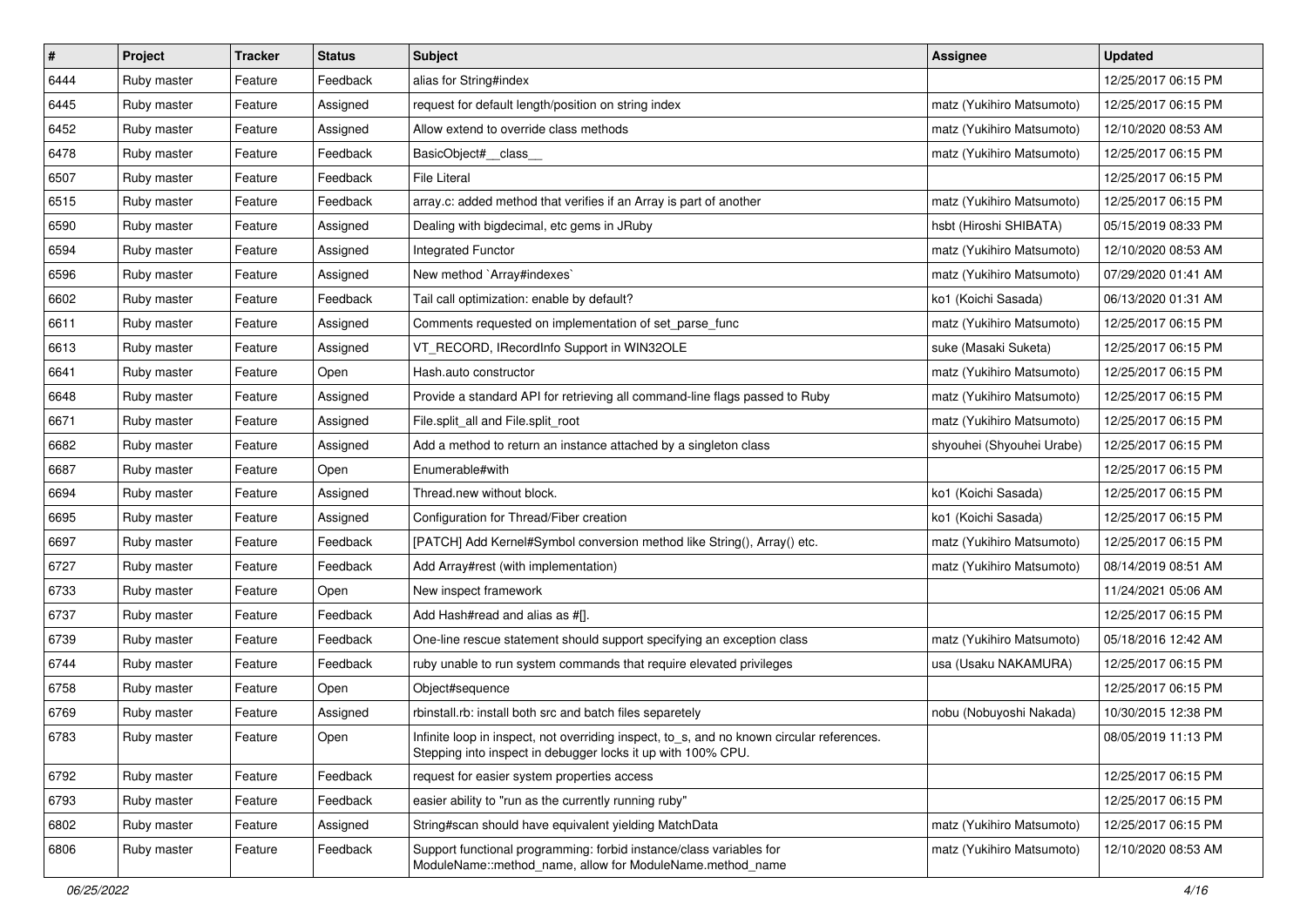| $\#$ | Project     | <b>Tracker</b> | <b>Status</b> | Subject                                                                                                          | <b>Assignee</b>                   | <b>Updated</b>      |
|------|-------------|----------------|---------------|------------------------------------------------------------------------------------------------------------------|-----------------------------------|---------------------|
| 6808 | Ruby master | Feature        | Feedback      | Implicit index for enumerations                                                                                  |                                   | 12/25/2017 06:15 PM |
| 6810 | Ruby master | Feature        | Assigned      | module A::B; end` is not equivalent to `module A; module B; end; end` with respect to<br>constant lookup (scope) | matz (Yukihiro Matsumoto)         | 12/10/2020 09:22 AM |
| 6811 | Ruby master | Feature        | Assigned      | File, Dir and FileUtils should have bang-versions of singleton methods that fails silently                       | matz (Yukihiro Matsumoto)         | 12/25/2017 06:15 PM |
| 6817 | Ruby master | Feature        | Open          | Partial application                                                                                              | matz (Yukihiro Matsumoto)         | 12/25/2017 06:15 PM |
| 6828 | Ruby master | Feature        | Open          | <b>Constancy of Constants</b>                                                                                    |                                   | 12/10/2020 08:47 AM |
| 6841 | Ruby master | Feature        | Assigned      | Shorthand for Assigning Return Value of Method to Self                                                           | matz (Yukihiro Matsumoto)         | 12/10/2020 08:53 AM |
| 6842 | Ruby master | Feature        | Assigned      | Add Optional Arguments to String#strip                                                                           | matz (Yukihiro Matsumoto)         | 08/24/2016 05:50 AM |
| 6857 | Ruby master | Feature        | Assigned      | bigdecimal/math BigMath.E/BigMath.exp R. P. Feynman inspired optimization                                        | mrkn (Kenta Murata)               | 12/25/2017 06:15 PM |
| 6869 | Ruby master | Feature        | Open          | Do not treat `_` parameter exceptionally                                                                         | matz (Yukihiro Matsumoto)         | 12/10/2020 08:58 AM |
| 6946 | Ruby master | Feature        | Open          | FIPS support?                                                                                                    |                                   | 11/07/2018 04:00 PM |
| 6973 | Ruby master | Feature        | Assigned      | Add an #integral? method to Numeric to test for whole-number values                                              | mrkn (Kenta Murata)               | 12/25/2017 06:15 PM |
| 7060 | Ruby master | Feature        | Open          | Broaden support for chmod                                                                                        |                                   | 12/25/2017 06:15 PM |
| 7082 | Ruby master | Feature        | Open          | Process. kill 0 in windows can return spurious success                                                           |                                   | 12/25/2017 06:15 PM |
| 7086 | Ruby master | Feature        | Assigned      | ConditionVariable#wait has meaningless return value                                                              | kosaki (Motohiro KOSAKI)          | 12/25/2017 06:15 PM |
| 7087 | Ruby master | Feature        | Assigned      | ::ConditionVariable#wait does not work with Monitor because Monitor#sleep does not exist                         | matz (Yukihiro Matsumoto)         | 12/25/2017 06:15 PM |
| 7106 | Ruby master | Feature        | Open          | FileUtils.touch should allow touching the symlink itself rather than the file the link points to                 |                                   | 12/25/2017 06:15 PM |
| 7114 | Ruby master | Feature        | Feedback      | New classes: `HumanTime::LocalTime`, `HumanTime::Duration`                                                       |                                   | 12/25/2017 06:15 PM |
| 7121 | Ruby master | Feature        | Assigned      | Extending the use of `require'                                                                                   | matz (Yukihiro Matsumoto)         | 12/25/2017 06:15 PM |
| 7132 | Ruby master | Feature        | Assigned      | Alternation between named / ordered method arguments and aliases for method arguments.                           | matz (Yukihiro Matsumoto)         | 12/25/2017 06:15 PM |
| 7148 | Ruby master | Feature        | Assigned      | Improved Tempfile w/o DelegateClass                                                                              | Glass_saga (Masaki<br>Matsushita) | 03/27/2019 09:51 AM |
| 7149 | Ruby master | Feature        | Open          | Constant magic for everyone.                                                                                     | matz (Yukihiro Matsumoto)         | 12/25/2017 06:15 PM |
| 7220 | Ruby master | Feature        | Open          | Separate IO#dup, StringIO#initialize_copy from dup(2)                                                            |                                   | 12/10/2020 08:47 AM |
| 7240 | Ruby master | Feature        | Feedback      | Inheritable #included/#extended Hooks For Modules                                                                |                                   | 12/25/2017 06:15 PM |
| 7250 | Ruby master | Feature        | Open          | A mechanism to include at once both instance-level and class-level methods from a module                         |                                   | 12/25/2017 06:15 PM |
| 7314 | Ruby master | Feature        | Assigned      | Convert Proc to Lambda doesn't work in MRI                                                                       | matz (Yukihiro Matsumoto)         | 05/21/2016 09:15 AM |
| 7321 | Ruby master | Feature        | Assigned      | Newton.#nsolve 00 2 00000000000                                                                                  | mrkn (Kenta Murata)               | 12/25/2017 06:15 PM |
| 7340 | Ruby master | Feature        | Open          | 'each_with' or 'into' alias for 'each_with_object'                                                               |                                   | 12/25/2017 06:15 PM |
| 7341 | Ruby master | Feature        | Open          | Enumerable#associate                                                                                             |                                   | 12/25/2017 06:15 PM |
| 7349 | Ruby master | Feature        | Assigned      | Struct#inspect needs more meaningful output                                                                      | matz (Yukihiro Matsumoto)         | 12/25/2017 06:15 PM |
| 7362 | Ruby master | Feature        | Assigned      | Adding Pathname#start with?                                                                                      | akr (Akira Tanaka)                | 12/25/2017 06:15 PM |
| 7377 | Ruby master | Feature        | Open          | #indetical? as an alias for #equal?                                                                              | matz (Yukihiro Matsumoto)         | 12/25/2017 06:15 PM |
| 7384 | Ruby master | Feature        | Open          | Rename #each_with_object to #each_with                                                                           |                                   | 12/25/2017 06:15 PM |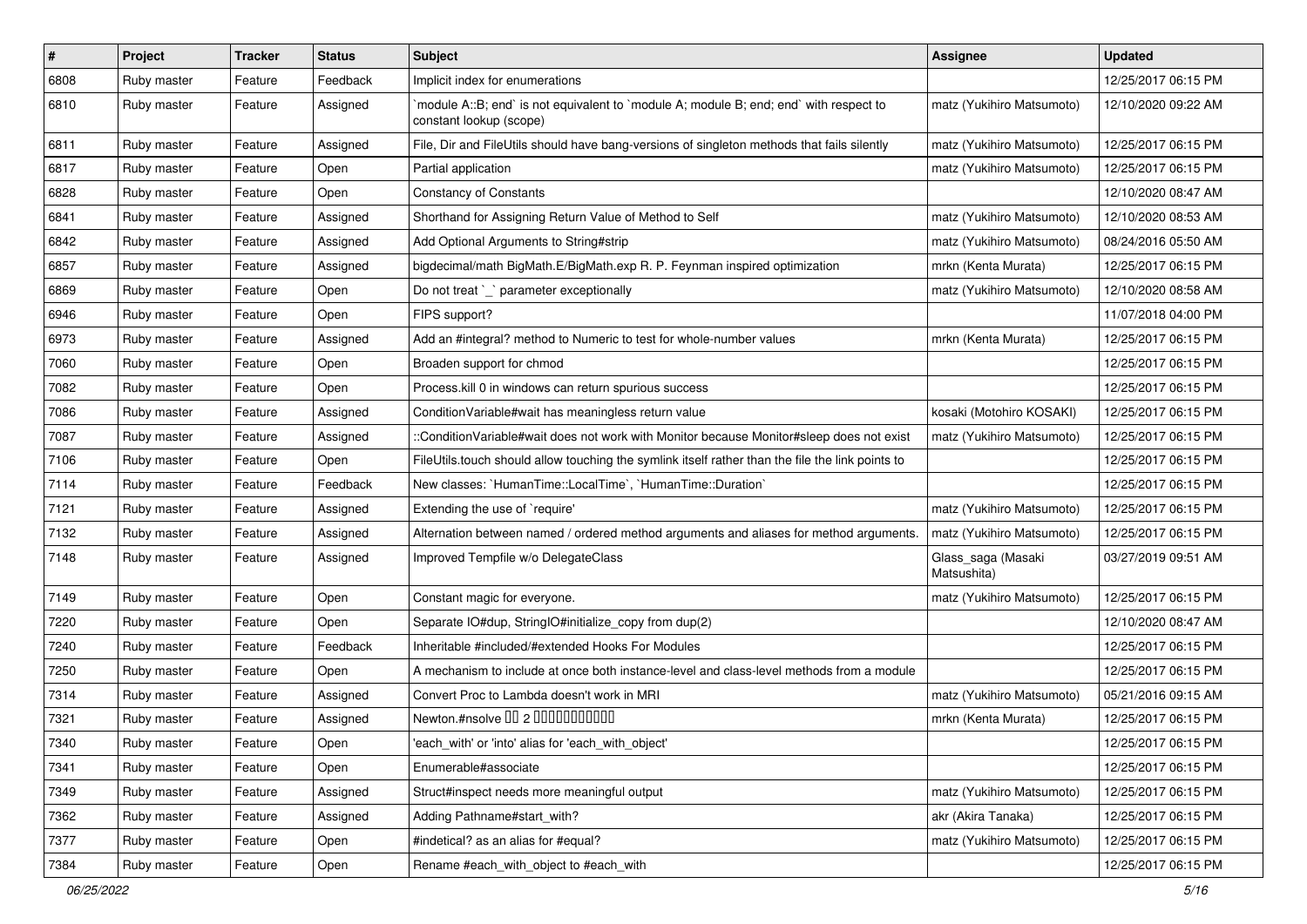| $\vert$ # | Project     | <b>Tracker</b> | <b>Status</b> | Subject                                                                            | <b>Assignee</b>                       | <b>Updated</b>      |
|-----------|-------------|----------------|---------------|------------------------------------------------------------------------------------|---------------------------------------|---------------------|
| 7394      | Ruby master | Feature        | Assigned      | Enumerable#find ifnone parameter could be non-callable                             | nobu (Nobuyoshi Nakada)               | 02/10/2021 09:32 AM |
| 7412      | Ruby master | Feature        | Assigned      | Pathname#relative_path_from does not support mixed directory separators on windows | akr (Akira Tanaka)                    | 01/05/2018 09:00 PM |
| 7436      | Ruby master | Feature        | Assigned      | Allow for a "granularity" flag for backtrace_locations                             | matz (Yukihiro Matsumoto)             | 12/25/2017 06:15 PM |
| 7444      | Ruby master | Feature        | Open          | Array#product_set                                                                  | matz (Yukihiro Matsumoto)             | 12/25/2017 06:15 PM |
| 7488      | Ruby master | Feature        | Assigned      | Receiving object_id in object creation probes                                      | tenderlovemaking (Aaron<br>Patterson) | 12/25/2017 06:15 PM |
| 7503      | Ruby master | Feature        | Assigned      | make timeout.rb async-interrupt safe by default                                    | matz (Yukihiro Matsumoto)             | 12/25/2017 06:15 PM |
| 7511      | Ruby master | Feature        | Feedback      | short-circuiting logical implication operator                                      | matz (Yukihiro Matsumoto)             | 12/10/2020 08:55 AM |
| 7518      | Ruby master | Feature        | Assigned      | Fiddle::Pointer#to_str and Fiddle::Pointer#to_int should be removed                | tenderlovemaking (Aaron<br>Patterson) | 08/15/2013 04:56 AM |
| 7532      | Ruby master | Feature        | Assigned      | Hardcoded compiler location                                                        | nobu (Nobuyoshi Nakada)               | 12/25/2017 06:15 PM |
| 7545      | Ruby master | Feature        | Open          | Make Range act as a "lazy ordered set"                                             |                                       | 12/10/2020 08:49 AM |
| 7546      | Ruby master | Feature        | Open          | Change behavior of `Array#slice` for an argument of `Range` class                  | matz (Yukihiro Matsumoto)             | 12/10/2020 08:49 AM |
| 7548      | Ruby master | Feature        | Open          | <b>Load and Require Callbacks</b>                                                  | matz (Yukihiro Matsumoto)             | 12/25/2017 06:15 PM |
| 7580      | Ruby master | Feature        | Assigned      | Range translation                                                                  | matz (Yukihiro Matsumoto)             | 06/11/2018 09:51 AM |
| 7604      | Ruby master | Feature        | Open          | Make === comparison operator ability to delegate comparison to an argument         | matz (Yukihiro Matsumoto)             | 12/25/2017 06:15 PM |
| 7611      | Ruby master | Feature        | Open          | Focal method for all loads/requires                                                | matz (Yukihiro Matsumoto)             | 12/25/2017 06:15 PM |
| 7614      | Ruby master | Feature        | Open          | alias accessor                                                                     | matz (Yukihiro Matsumoto)             | 12/25/2017 06:15 PM |
| 7644      | Ruby master | Feature        | Assigned      | In refinements, change "using" keyword to a less generic word.                     | matz (Yukihiro Matsumoto)             | 12/10/2020 08:49 AM |
| 7652      | Ruby master | Feature        | Feedback      | Add FreeMiNT support to Ruby                                                       | nobu (Nobuyoshi Nakada)               | 12/25/2017 06:15 PM |
| 7654      | Ruby master | Feature        | Open          | Add optional code block to IO::readlines                                           | matz (Yukihiro Matsumoto)             | 12/25/2017 06:15 PM |
| 7657      | Ruby master | Feature        | Open          | Array#& doesn't accept Enumerables                                                 | matz (Yukihiro Matsumoto)             | 12/25/2017 06:15 PM |
| 7702      | Ruby master | Feature        | Open          | Remove Proc#binding                                                                | matz (Yukihiro Matsumoto)             | 07/15/2019 07:39 PM |
| 7704      | Ruby master | Feature        | Open          | Add a list of enabled (experimental) language features.                            | matz (Yukihiro Matsumoto)             | 12/25/2017 06:15 PM |
| 7708      | Ruby master | Feature        | Open          | support for patches list                                                           |                                       | 12/25/2017 06:15 PM |
| 7739      | Ruby master | Feature        | Assigned      | Define Hash#  as Hash#reverse_merge in Rails                                       | matz (Yukihiro Matsumoto)             | 12/25/2017 06:15 PM |
| 7742      | Ruby master | Bug            | Open          | System encoding (Windows-1258) is not recognized by Ruby to convert back to UTF-8  | duerst (Martin Dürst)                 | 12/25/2017 06:15 PM |
| 7745      | Ruby master | Feature        | Open          | lib/observer.rb: Observers are compared by identity                                | nobu (Nobuyoshi Nakada)               | 12/25/2017 06:15 PM |
| 7747      | Ruby master | Feature        | Open          | Expanded API for Binding semantics                                                 |                                       | 12/23/2021 11:43 PM |
| 7748      | Ruby master | Feature        | Open          | Contextual send                                                                    | matz (Yukihiro Matsumoto)             | 12/10/2020 08:53 AM |
| 7788      | Ruby master | Feature        | Open          | YAML Tag Schema Support                                                            | tenderlovemaking (Aaron<br>Patterson) | 12/25/2017 06:15 PM |
| 7795      | Ruby master | Feature        | Open          | Symbol.defined? and/or to existing symbol                                          | matz (Yukihiro Matsumoto)             | 12/25/2017 06:15 PM |
| 7796      | Ruby master | Feature        | Feedback      | Hash#keys should return a set                                                      |                                       | 12/10/2020 08:49 AM |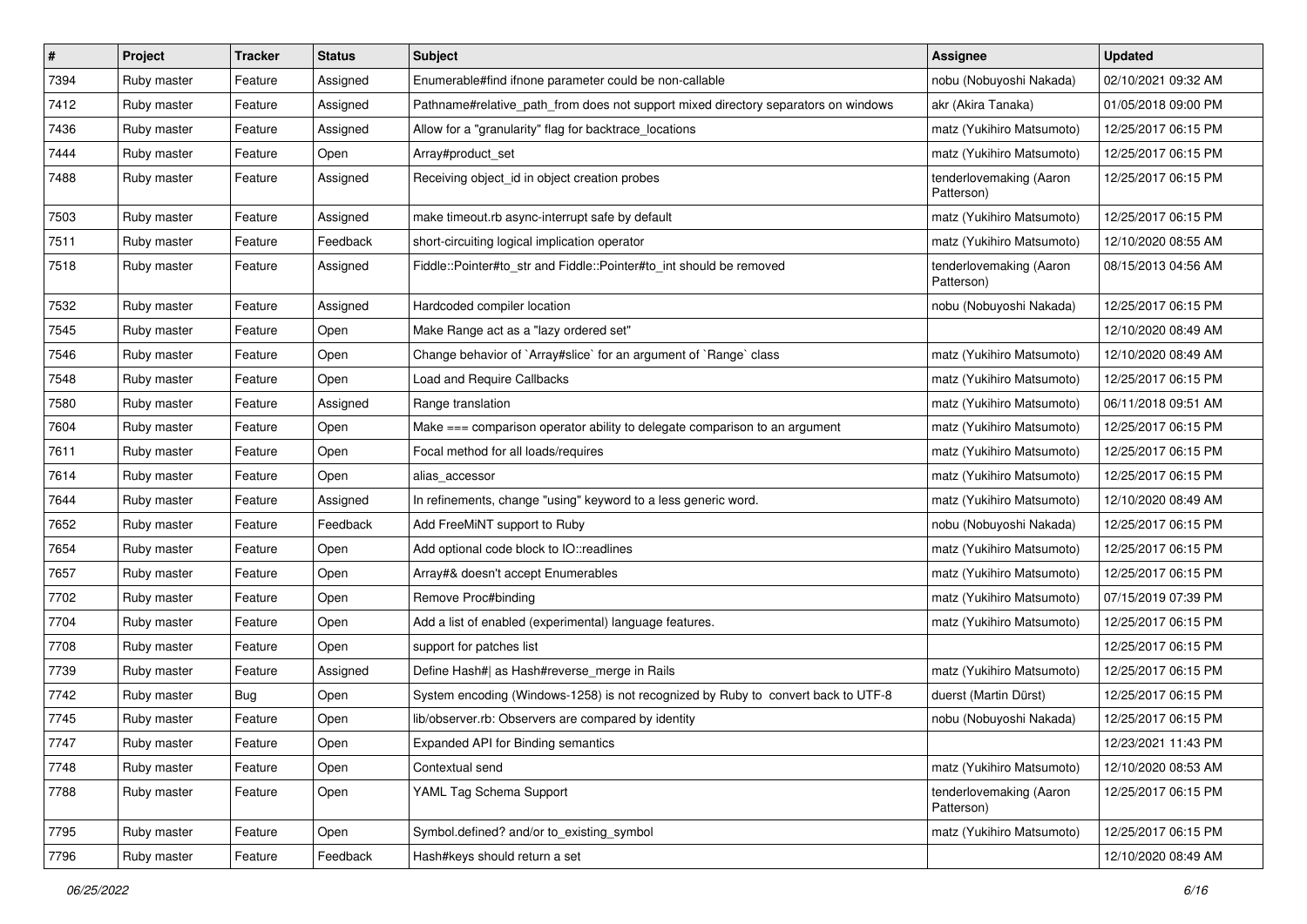| $\vert$ # | Project     | <b>Tracker</b> | <b>Status</b> | Subject                                                                                                                    | <b>Assignee</b>            | <b>Updated</b>      |
|-----------|-------------|----------------|---------------|----------------------------------------------------------------------------------------------------------------------------|----------------------------|---------------------|
| 7840      | Ruby master | <b>Bug</b>     | Open          | -Wdeclaration-after-statement is valid for C/ObjC but not for C++                                                          | nobu (Nobuyoshi Nakada)    | 06/02/2020 04:41 PM |
| 7845      | Ruby master | Feature        | Open          | Strip doesn't handle unicode space characters in ruby 1.9.2 & 1.9.3 (does in 1.9.1)                                        |                            | 12/23/2021 11:43 PM |
| 7848      | Ruby master | Feature        | Open          | Restore default state for core ruby objects                                                                                | matz (Yukihiro Matsumoto)  | 12/25/2017 06:15 PM |
| 7859      | Ruby master | Bug            | Assigned      | Readline: Incorrect arrow key behavior in vi_editing_mode insert mode with Readline 6.2                                    | kouji (Kouji Takao)        | 12/25/2017 06:15 PM |
| 7876      | Ruby master | Feature        | Open          | Add method for accessing Class from within Singleton Class                                                                 | matz (Yukihiro Matsumoto)  | 12/25/2017 06:15 PM |
| 7883      | Ruby master | Feature        | Open          | Add Regex#to_proc                                                                                                          | matz (Yukihiro Matsumoto)  | 12/25/2017 06:15 PM |
| 7892      | Ruby master | Bug            | Open          | MIME encoding bug of NKF.nkf                                                                                               | naruse (Yui NARUSE)        | 12/25/2017 06:15 PM |
| 7895      | Ruby master | Feature        | Open          | Exception#backtrace_locations to go with Thread#backtrace_locations and<br>Kernel#caller_locations                         |                            | 12/23/2021 11:43 PM |
| 7914      | Ruby master | Feature        | Open          | Case for local class methods                                                                                               | matz (Yukihiro Matsumoto)  | 12/25/2017 06:15 PM |
| 7939      | Ruby master | Feature        | Feedback      | Alternative curry function creation                                                                                        | matz (Yukihiro Matsumoto)  | 12/25/2017 06:15 PM |
| 7964      | Ruby master | Bug            | Assigned      | Writing an ASCII-8BIT String to a StringIO created from a UTF-8 String                                                     | nobu (Nobuyoshi Nakada)    | 01/05/2018 09:00 PM |
| 7968      | Ruby master | Bug            | Assigned      | Poor UDPSocket#send performance in ruby 2.0.0 on windows                                                                   | cruby-windows              | 10/23/2017 12:23 AM |
| 7976      | Ruby master | Bug            | Assigned      | TracePoint call is at call point, not call site                                                                            | ko1 (Koichi Sasada)        | 01/05/2018 09:00 PM |
| 7981      | Ruby master | Feature        | Open          | ruby does not respect --                                                                                                   |                            | 02/28/2013 02:49 PM |
| 7986      | Ruby master | Feature        | Feedback      | Custom case statement comparison method                                                                                    |                            | 12/10/2020 08:50 AM |
| 8016      | Ruby master | Feature        | Assigned      | Alias FILE and LINE as methods                                                                                             | matz (Yukihiro Matsumoto)  | 12/25/2017 06:15 PM |
| 8026      | Ruby master | Feature        | Feedback      | Need Module#prepended_modules                                                                                              | matz (Yukihiro Matsumoto)  | 01/16/2020 06:12 AM |
| 8027      | Ruby master | Feature        | Feedback      | add the possibility to raise an exception in #included, #extended, #prepended, #inherited<br>and break the calling feature |                            | 06/02/2013 03:22 PM |
| 8042      | Ruby master | Feature        | Assigned      | Add Addrinfo#socket to create a socket that is not connected or bound                                                      | matz (Yukihiro Matsumoto)  | 12/25/2017 06:15 PM |
| 8046      | Ruby master | Feature        | Open          | allow Object#extend to take a block                                                                                        |                            | 12/25/2017 06:15 PM |
| 8047      | Ruby master | Feature        | Assigned      | IPAddr makes host address with netmask                                                                                     | knu (Akinori MUSHA)        | 01/05/2018 09:00 PM |
| 8061      | Ruby master | Feature        | Open          | 000000000000000                                                                                                            | matz (Yukihiro Matsumoto)  | 12/25/2017 06:15 PM |
| 8062      | Ruby master | Feature        | Feedback      | Argument error stack trace to specify the 'called' method                                                                  |                            | 12/25/2017 06:15 PM |
| 8077      | Ruby master | Feature        | Feedback      | Returning Dir objects from C extensions                                                                                    |                            | 07/15/2019 10:48 PM |
| 8083      | Ruby master | Feature        | Assigned      | Exit status is limited to one-byte values which is invalid for Windows                                                     | cruby-windows              | 03/14/2013 08:26 PM |
| 8088      | Ruby master | Feature        | Open          | Method#parameters (and friends) should provide useful information about core methods                                       |                            | 12/23/2021 11:43 PM |
| 8096      | Ruby master | Feature        | Feedback      | introduce Time.current_timestamp                                                                                           | matz (Yukihiro Matsumoto)  | 12/23/2021 11:40 PM |
| 8126      | Ruby master | Feature        | Assigned      | OpenSSL::SSL:SSLSocket does not define #recv and #send messages                                                            | rhenium (Kazuki Yamaguchi) | 08/08/2019 11:05 PM |
| 8164      | Ruby master | Feature        | Assigned      | Public/Private                                                                                                             | matz (Yukihiro Matsumoto)  | 12/10/2020 08:50 AM |
| 8168      | Ruby master | Feature        | Feedback      | Feature request: support for (single) statement lambda syntax/definition                                                   | matz (Yukihiro Matsumoto)  | 01/11/2014 11:36 AM |
| 8172      | Ruby master | Feature        | Feedback      | IndexError-returning counterparts to destructive Array methods                                                             |                            | 12/30/2019 07:19 PM |
| 8184      | Ruby master | Feature        | Open          | Avoid the creation of meaningless ranges (nil, false, true)                                                                |                            | 03/29/2013 11:16 PM |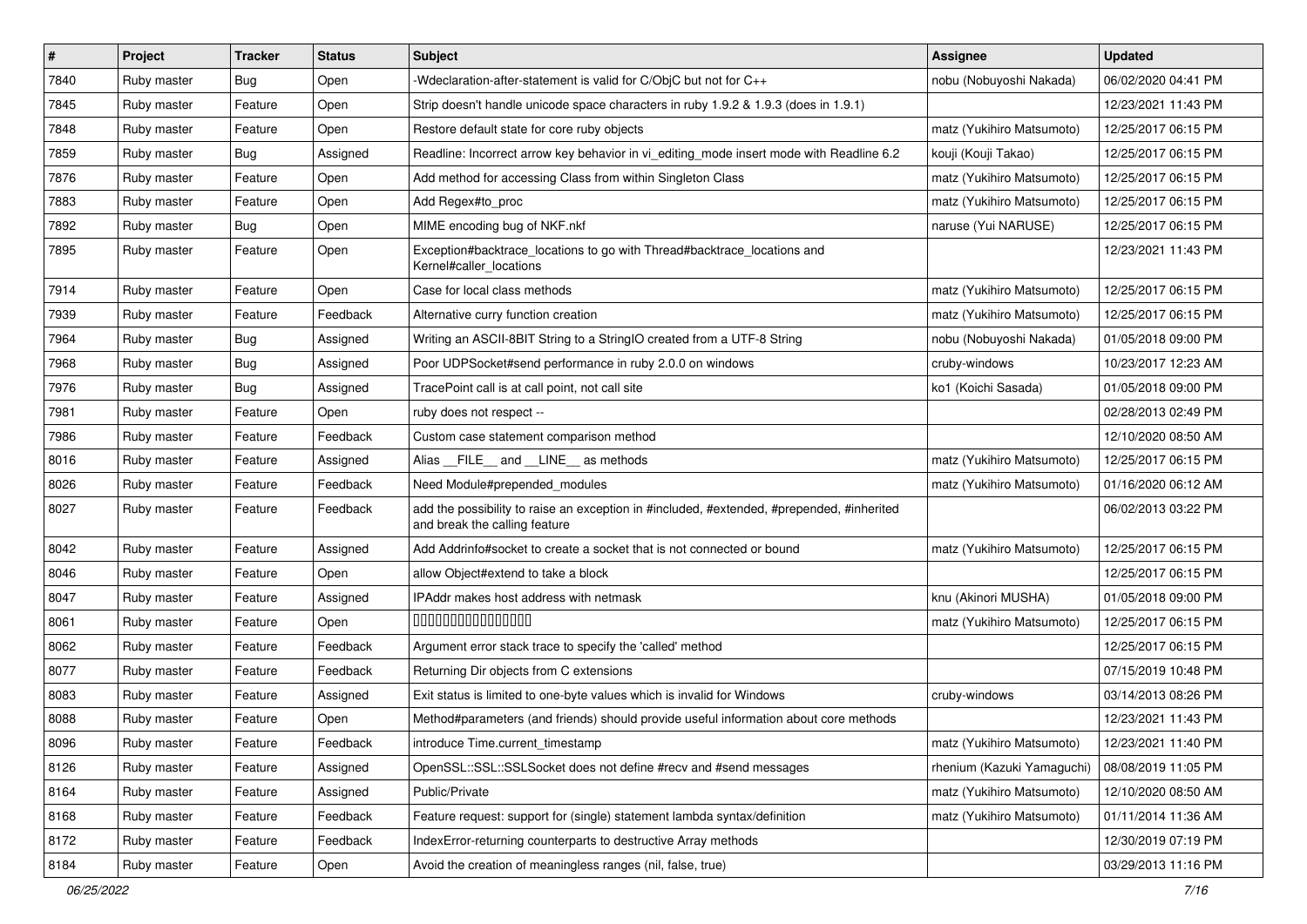| $\pmb{\#}$ | Project     | <b>Tracker</b> | <b>Status</b> | Subject                                                                                      | <b>Assignee</b>                     | <b>Updated</b>      |
|------------|-------------|----------------|---------------|----------------------------------------------------------------------------------------------|-------------------------------------|---------------------|
| 8185       | Ruby master | Bug            | Open          | Thread/fork issue                                                                            |                                     | 12/30/2019 03:00 AM |
| 8206       | Ruby master | Feature        | Open          | Should Ruby core implement String#blank?                                                     |                                     | 04/28/2016 02:05 PM |
| 8223       | Ruby master | Feature        | Open          | Make Matrix more omnivorous.                                                                 | marcandre (Marc-Andre<br>Lafortune) | 04/09/2013 03:42 AM |
| 8229       | Ruby master | Feature        | Open          | extend Hash.include?                                                                         | matz (Yukihiro Matsumoto)           | 12/10/2020 08:53 AM |
| 8232       | Ruby master | Feature        | Open          | Rudiments of abstract algebra in Ruby                                                        | matz (Yukihiro Matsumoto)           | 04/09/2013 01:47 AM |
| 8258       | Ruby master | Feature        | Feedback      | Dir#escape_glob                                                                              |                                     | 12/23/2021 11:40 PM |
| 8259       | Ruby master | Feature        | Open          | Atomic attributes accessors                                                                  |                                     | 12/23/2021 11:43 PM |
| 8263       | Ruby master | Feature        | Assigned      | Support discovering yield state of individual Fibers                                         | ko1 (Koichi Sasada)                 | 12/23/2021 11:40 PM |
| 8269       | Ruby master | Feature        | Feedback      | stdlib: Add Find.each_file to accompany Find.find                                            |                                     | 06/02/2013 03:53 PM |
| 8270       | Ruby master | Feature        | Open          | Ruby should build without thread support (aka minix)                                         | nobu (Nobuyoshi Nakada)             | 12/10/2020 08:53 AM |
| 8271       | Ruby master | Feature        | Assigned      | Proposal for moving to a more visible, formal process for feature requests                   | matz (Yukihiro Matsumoto)           | 12/23/2021 11:40 PM |
| 8272       | Ruby master | Feature        | Open          | Transfer feature tracking to CommonRuby                                                      |                                     | 12/23/2021 11:40 PM |
| 8275       | Ruby master | Feature        | Open          | Add Module#public_const_get                                                                  |                                     | 12/23/2021 11:43 PM |
| 8291       | Ruby master | Feature        | Open          | Allow retrieving the root Fiber of a Thread                                                  |                                     | 12/23/2021 11:43 PM |
| 8295       | Ruby master | Feature        | Assigned      | Float I Rational IIIIIIIIIIIIIIIIIII BigDecimal IIIIIIIIII                                   | mrkn (Kenta Murata)                 | 12/25/2017 06:15 PM |
| 8299       | Ruby master | Bug            | Assigned      | Minor error in float parsing                                                                 | nobu (Nobuyoshi Nakada)             | 12/30/2019 03:00 AM |
| 8321       | Ruby master | Feature        | Open          | Ripper: I would like coordinates for keywords                                                |                                     | 05/10/2013 07:01 PM |
| 8365       | Ruby master | Feature        | Feedback      | Make variables objects                                                                       | matz (Yukihiro Matsumoto)           | 08/19/2016 07:21 PM |
| 8366       | Ruby master | Feature        | Open          | Exception.message take time to execute depending on the instance variables                   |                                     | 09/22/2014 06:41 AM |
| 8371       | Ruby master | Feature        | Feedback      | Make some enumerators mimic arrays                                                           | matz (Yukihiro Matsumoto)           | 06/02/2013 04:11 PM |
| 8396       | Ruby master | Feature        | Feedback      | Allow easier destructuring of MatchData                                                      |                                     | 06/02/2013 04:53 PM |
| 8404       | Ruby master | Feature        | Open          | virtual, hooked or read only global variabels for ruby only code too                         |                                     | 05/14/2013 09:19 PM |
| 8421       | Ruby master | Feature        | Feedback      | add Enumerable#find_map and Enumerable#find_all_map                                          |                                     | 11/29/2020 11:40 PM |
| 8422       | Ruby master | Feature        | Feedback      | add Enumerable#reverse_sort and Enumerable#reverse_sort_by                                   |                                     | 06/14/2013 03:19 AM |
| 8437       | Ruby master | Feature        | Open          | custom operators, unicode                                                                    |                                     | 08/30/2015 03:05 AM |
| 8444       | Ruby master | Bug            | Open          | Regexp vars \$~ and friends are not thread local                                             | ko1 (Koichi Sasada)                 | 07/30/2019 07:38 AM |
| 8445       | Ruby master | <b>Bug</b>     | Assigned      | IO.open and IO#set_enconding does not support :fallback option                               | akr (Akira Tanaka)                  | 06/14/2022 06:02 AM |
| 8449       | Ruby master | Feature        | Open          | Array#ary_plus always returns an array                                                       | nobu (Nobuyoshi Nakada)             | 06/02/2013 04:23 PM |
| 8452       | Ruby master | Feature        | Open          | Kernel#otherwise to rewrite code like (obj    default_obj).do_smth                           |                                     | 05/26/2013 08:41 PM |
| 8460       | Ruby master | Feature        | Assigned      | PATCH: optparse: add keep_unknown option                                                     | nobu (Nobuyoshi Nakada)             | 05/27/2021 10:07 PM |
| 8478       | Ruby master | Feature        | Open          | The hash returned by Enumerable#group_by should have an empty array for its default<br>value | matz (Yukihiro Matsumoto)           | 06/04/2013 03:56 PM |
| 8494       | Ruby master | Feature        | Open          | Safe method for defensive copies. alternative to 'dup'                                       |                                     | 06/05/2013 04:26 PM |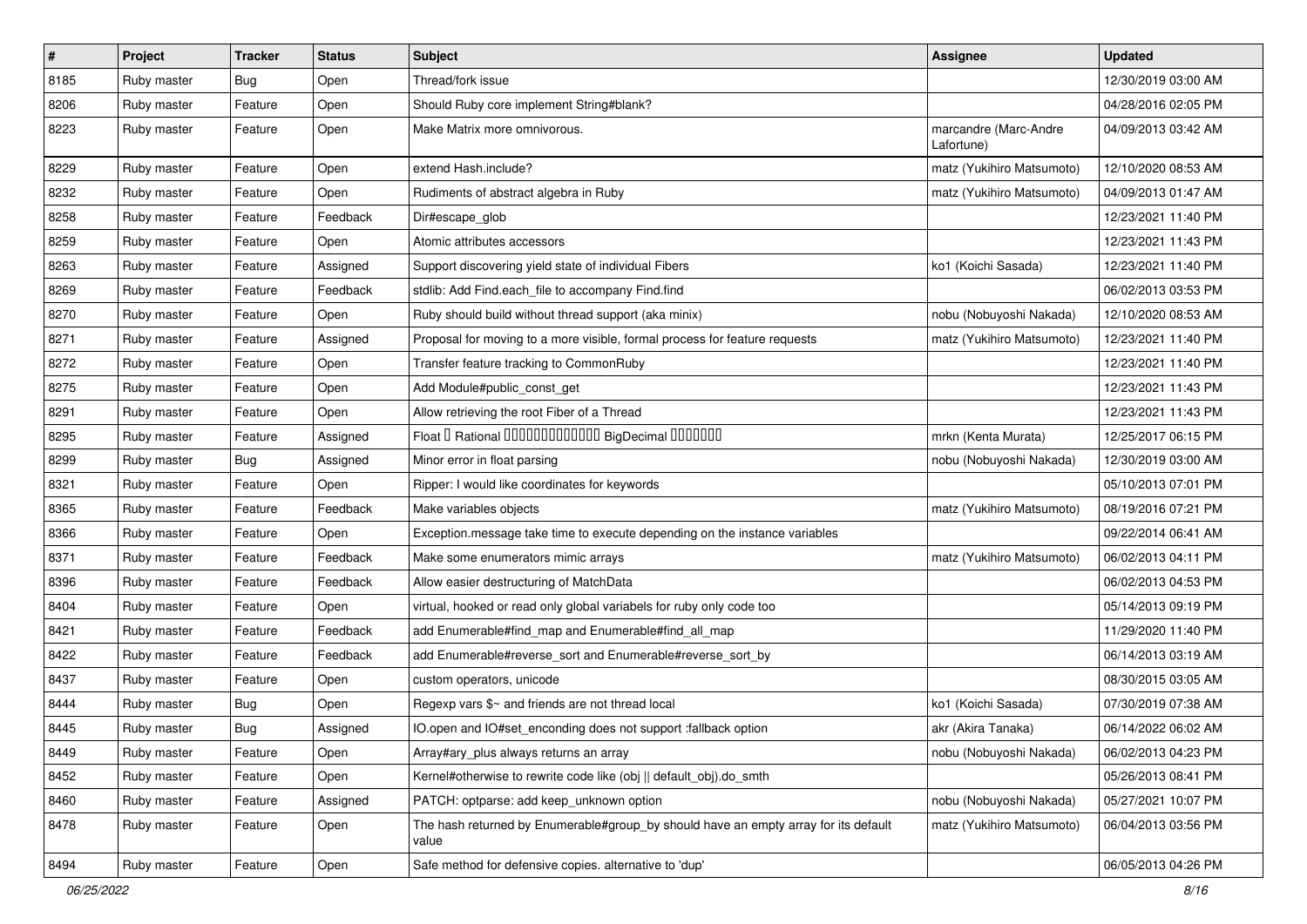| $\sharp$ | Project     | <b>Tracker</b> | <b>Status</b> | <b>Subject</b>                                                                          | <b>Assignee</b>           | <b>Updated</b>      |
|----------|-------------|----------------|---------------|-----------------------------------------------------------------------------------------|---------------------------|---------------------|
| 8506     | Ruby master | Feature        | Open          | Object#iter_for / Object#to_iter                                                        |                           | 06/10/2013 05:21 PM |
| 8515     | Ruby master | Feature        | Feedback      | don't allow irb to dump output for forever and ever                                     |                           | 08/15/2014 09:20 PM |
| 8520     | Ruby master | Feature        | Feedback      | Distinct to_s methods for Array, Hash                                                   | matz (Yukihiro Matsumoto) | 06/14/2013 12:37 AM |
| 8536     | Ruby master | Feature        | Assigned      | Implement is_numeric? family of methods                                                 | matz (Yukihiro Matsumoto) | 12/25/2017 06:15 PM |
| 8544     | Ruby master | Feature        | Open          | OpenURI should open 'file://' URIs                                                      |                           | 12/12/2015 04:30 PM |
| 8564     | Ruby master | Feature        | Open          | Extend Module#attr methods                                                              |                           | 02/05/2015 07:39 PM |
| 8566     | Ruby master | Feature        | Open          | [PATCH] Allow to configure additional preludes                                          |                           | 12/10/2014 01:13 PM |
| 8570     | Ruby master | Feature        | Open          | Better mechanisms to safely load classes concurrently                                   |                           | 12/23/2021 11:43 PM |
| 8573     | Ruby master | Feature        | Feedback      | Add String#format method(not an alias of String#%)                                      |                           | 04/18/2018 09:59 AM |
| 8576     | Ruby master | Feature        | Assigned      | Add optimized method type for constant value methods                                    | ko1 (Koichi Sasada)       | 12/25/2017 06:15 PM |
| 8598     | Ruby master | Feature        | Open          | Expose information whether a timezone offset has been explicitly set on DateTime object |                           | 07/03/2013 08:27 PM |
| 8614     | Ruby master | Feature        | Open          | Object#singleton_class with a block                                                     |                           | 07/12/2013 10:14 AM |
| 8619     | Ruby master | Feature        | Open          | <b>Standard Profiling API</b>                                                           |                           | 12/23/2021 11:43 PM |
| 8626     | Ruby master | Feature        | Open          | Add a Set coercion method to the standard lib: Set(possible_set)                        |                           | 12/23/2021 11:43 PM |
| 8635     | Ruby master | Feature        | Open          | attr accessor with default block                                                        |                           | 12/23/2021 11:43 PM |
| 8640     | Ruby master | Feature        | Open          | Add Time#elapsed to return nanoseconds since creation                                   |                           | 12/23/2021 11:43 PM |
| 8663     | Ruby master | Feature        | Open          | Officialy alias ArgumentError to ArgError                                               | matz (Yukihiro Matsumoto) | 08/09/2013 07:42 PM |
| 8678     | Ruby master | Feature        | Assigned      | Allow invalid string to work with regexp                                                | matz (Yukihiro Matsumoto) | 01/05/2018 09:00 PM |
| 8681     | Ruby master | Feature        | Open          | Net::HTTP should set TCP_NODELAY for requests with body                                 |                           | 12/23/2021 11:43 PM |
| 8688     | Ruby master | Feature        | Open          | #sprintf should accept strings as keys                                                  |                           | 07/26/2013 02:33 AM |
| 8707     | Ruby master | Feature        | Feedback      | Hash#reverse each                                                                       | matz (Yukihiro Matsumoto) | 01/05/2018 09:00 PM |
| 8714     | Ruby master | Feature        | Open          | Non-interpolated regular expression literal                                             |                           | 08/02/2013 08:00 PM |
| 8725     | Ruby master | Feature        | Feedback      | Possibility to get a signal handler without changing it                                 | ko1 (Koichi Sasada)       | 12/25/2017 06:15 PM |
| 8751     | Ruby master | Feature        | Open          | Add offsets to method#source_location                                                   |                           | 12/23/2021 11:43 PM |
| 8765     | Ruby master | Feature        | Feedback      | Literal for symbol with interpolation                                                   |                           | 08/19/2013 10:20 PM |
| 8772     | Ruby master | Feature        | Open          | Hash alias #  merge, and the case for Hash and Array polymorphism                       |                           | 12/25/2017 06:15 PM |
| 8782     | Ruby master | Bug            | Assigned      | Don't set rl_getc_function on editline                                                  | kouji (Kouji Takao)       | 01/05/2018 09:00 PM |
| 8786     | Ruby master | Feature        | Open          | Process.clock_gettime(:realtime)                                                        |                           | 08/15/2013 10:33 PM |
| 8788     | Ruby master | Feature        | Feedback      | use eventfd on newer Linux instead of pipe for timer thread                             |                           | 12/25/2017 06:15 PM |
| 8804     | Ruby master | Feature        | Open          | ONCE syntax                                                                             | matz (Yukihiro Matsumoto) | 01/04/2020 08:26 PM |
| 8807     | Ruby master | Feature        | Open          | Custom literals                                                                         |                           | 12/10/2020 08:53 AM |
| 8811     | Ruby master | Feature        | Feedback      | Counterpart to `Hash#key?` for `Array`                                                  |                           | 09/04/2013 02:12 AM |
| 8827     | Ruby master | Feature        | Open          | A method that flips the receiver and the first argument                                 |                           | 08/29/2013 05:59 AM |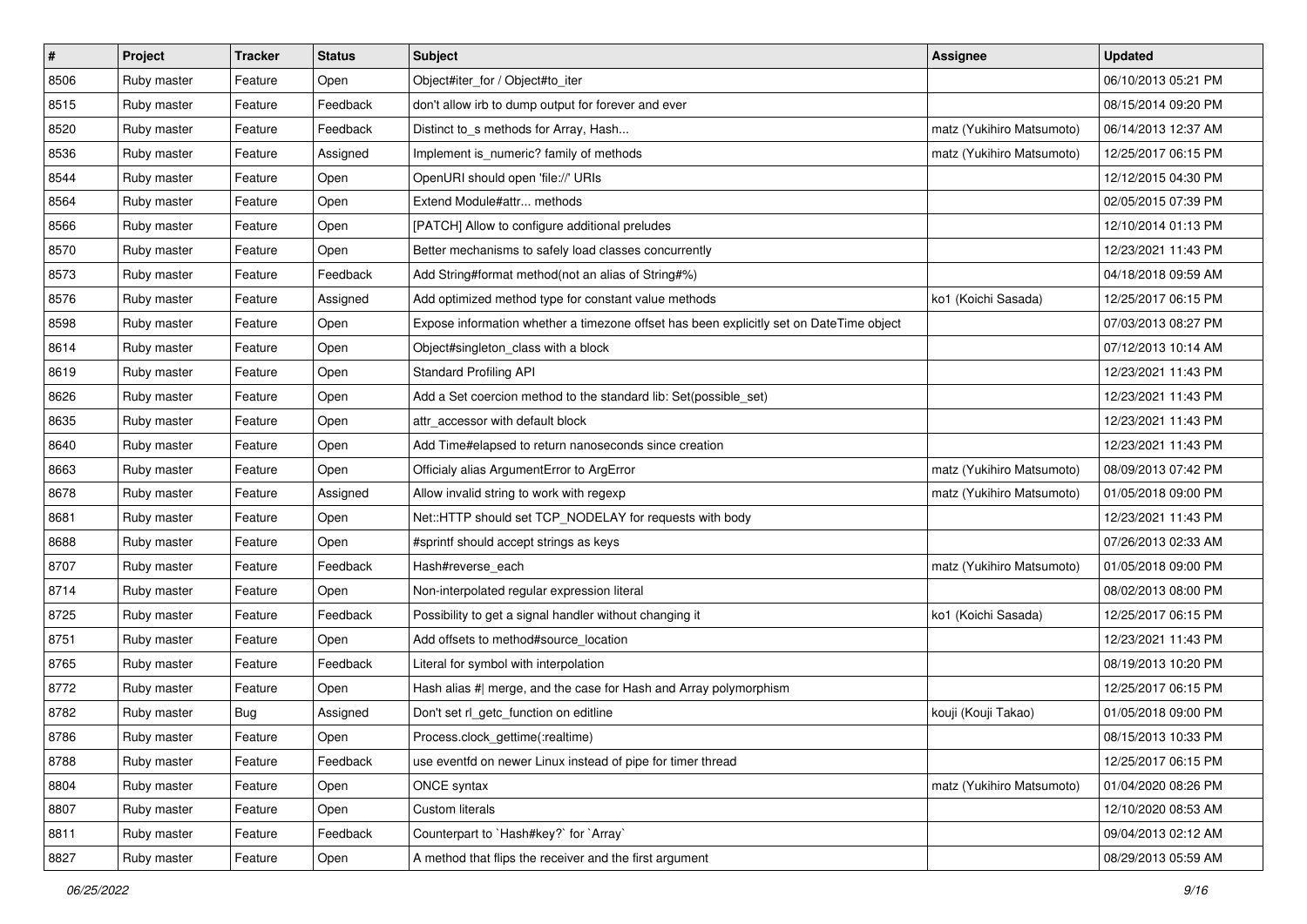| $\sharp$ | Project     | <b>Tracker</b> | <b>Status</b> | Subject                                                                                                                                | <b>Assignee</b>           | <b>Updated</b>      |
|----------|-------------|----------------|---------------|----------------------------------------------------------------------------------------------------------------------------------------|---------------------------|---------------------|
| 8833     | Ruby master | Feature        | Feedback      | [PATCH] IPAddr#pred                                                                                                                    | knu (Akinori MUSHA)       | 10/21/2017 05:15 PM |
| 8834     | Ruby master | Feature        | Open          | Kernel#load_relative                                                                                                                   |                           | 04/18/2019 11:41 PM |
| 8839     | Ruby master | Feature        | Assigned      | Class and module should return the class or module that was opened                                                                     | matz (Yukihiro Matsumoto) | 12/28/2015 08:36 AM |
| 8848     | Ruby master | Feature        | Open          | Syntax for binary strings                                                                                                              |                           | 12/23/2021 11:43 PM |
| 8850     | Ruby master | Feature        | Assigned      | Convert Rational to decimal string                                                                                                     | matz (Yukihiro Matsumoto) | 12/25/2017 06:15 PM |
| 8853     | Ruby master | Feature        | Open          | Should String#sub(pattern) returns an Enumerator?                                                                                      |                           | 07/13/2019 12:32 AM |
| 8862     | Ruby master | Feature        | Open          | getoptlong to accept user-provided commandline                                                                                         |                           | 09/04/2013 09:53 PM |
| 8863     | Ruby master | Feature        | Feedback      | New error class: UndefinedBehaviorError                                                                                                |                           | 01/11/2014 11:09 AM |
| 8896     | Ruby master | Feature        | Open          | #tap with missing block                                                                                                                |                           | 12/23/2021 11:43 PM |
| 8912     | Ruby master | Feature        | Feedback      | Exception.raise                                                                                                                        |                           | 09/16/2013 06:23 AM |
| 8921     | Ruby master | Feature        | Open          | Allow select, reject, etc to accept a regex                                                                                            |                           | 04/04/2020 05:57 AM |
| 8947     | Ruby master | Feature        | Open          | make alias, alias_method, attr_* return name of the alias                                                                              |                           | 12/23/2021 11:43 PM |
| 8948     | Ruby master | Feature        | Assigned      | Frozen regex                                                                                                                           | matz (Yukihiro Matsumoto) | 12/20/2020 07:15 PM |
| 8959     | Ruby master | Feature        | Assigned      | Allow top level prepend                                                                                                                | nobu (Nobuyoshi Nakada)   | 10/16/2013 03:22 AM |
| 8960     | Ruby master | Feature        | Assigned      | Add Exception#backtrace_locations                                                                                                      | ko1 (Koichi Sasada)       | 11/25/2016 02:15 PM |
| 8961     | Ruby master | Feature        | Open          | Synchronizable module to easily wrap methods in a mutex                                                                                |                           | 12/23/2021 11:43 PM |
| 8967     | Ruby master | Feature        | Open          | add uninclude and unextend method                                                                                                      |                           | 09/30/2013 02:18 PM |
| 8970     | Ruby master | Feature        | Open          | Array.zip and Array.product                                                                                                            |                           | 09/12/2019 03:40 AM |
| 8973     | Ruby master | Bug            | Feedback      | Allow to configure archlibdir for multiarch                                                                                            | nobu (Nobuyoshi Nakada)   | 06/16/2022 08:22 AM |
| 8981     | Ruby master | Feature        | Feedback      | Suggestion for CreateProcess flags with rubyw on windows                                                                               | cruby-windows             | 01/05/2018 09:00 PM |
| 8987     | Ruby master | Feature        | Open          | map/collect extension which handles arguments                                                                                          |                           | 01/05/2018 09:00 PM |
| 8994     | Ruby master | Feature        | Open          | add methods for Float to get if an NaN is quiet or not, also add class methods for Float to<br>'generate" an quiet NaN and an loud NaN |                           | 10/21/2019 10:38 PM |
| 9010     | Ruby master | Bug            | Assigned      | /configure --prefix= cannot handle directories with spaces                                                                             | nobu (Nobuyoshi Nakada)   | 04/26/2021 10:38 PM |
| 9020     | Ruby master | Feature        | Assigned      | Net::HTTPResponse predicate/query methods                                                                                              | naruse (Yui NARUSE)       | 12/25/2017 06:15 PM |
| 9023     | Ruby master | Feature        | Assigned      | Array#tail                                                                                                                             | matz (Yukihiro Matsumoto) | 12/23/2021 11:40 PM |
| 9043     | Ruby master | Feature        | Open          | Add String#f method as shortcut for #freeze                                                                                            | matz (Yukihiro Matsumoto) | 01/05/2018 09:00 PM |
| 9049     | Ruby master | Feature        | Open          | Shorthands (a:b, *) for inclusive indexing                                                                                             |                           | 03/15/2018 12:26 AM |
| 9064     | Ruby master | Feature        | Feedback      | Add support for packages, like in Java                                                                                                 | matz (Yukihiro Matsumoto) | 07/29/2014 02:07 AM |
| 9070     | Ruby master | Feature        | Open          | Introduce `---` as synonym of `end` keyword                                                                                            | matz (Yukihiro Matsumoto) | 11/02/2013 03:23 AM |
| 9076     | Ruby master | Feature        | Feedback      | New one-argument block syntax: &.                                                                                                      |                           | 12/10/2020 08:53 AM |
| 9095     | Ruby master | Feature        | Open          | Allow `Symbol#to_proc` to take arguments                                                                                               |                           | 11/10/2013 04:25 AM |
| 9099     | Ruby master | Feature        | Feedback      | Train emoji lambda operator                                                                                                            |                           | 11/24/2013 01:48 AM |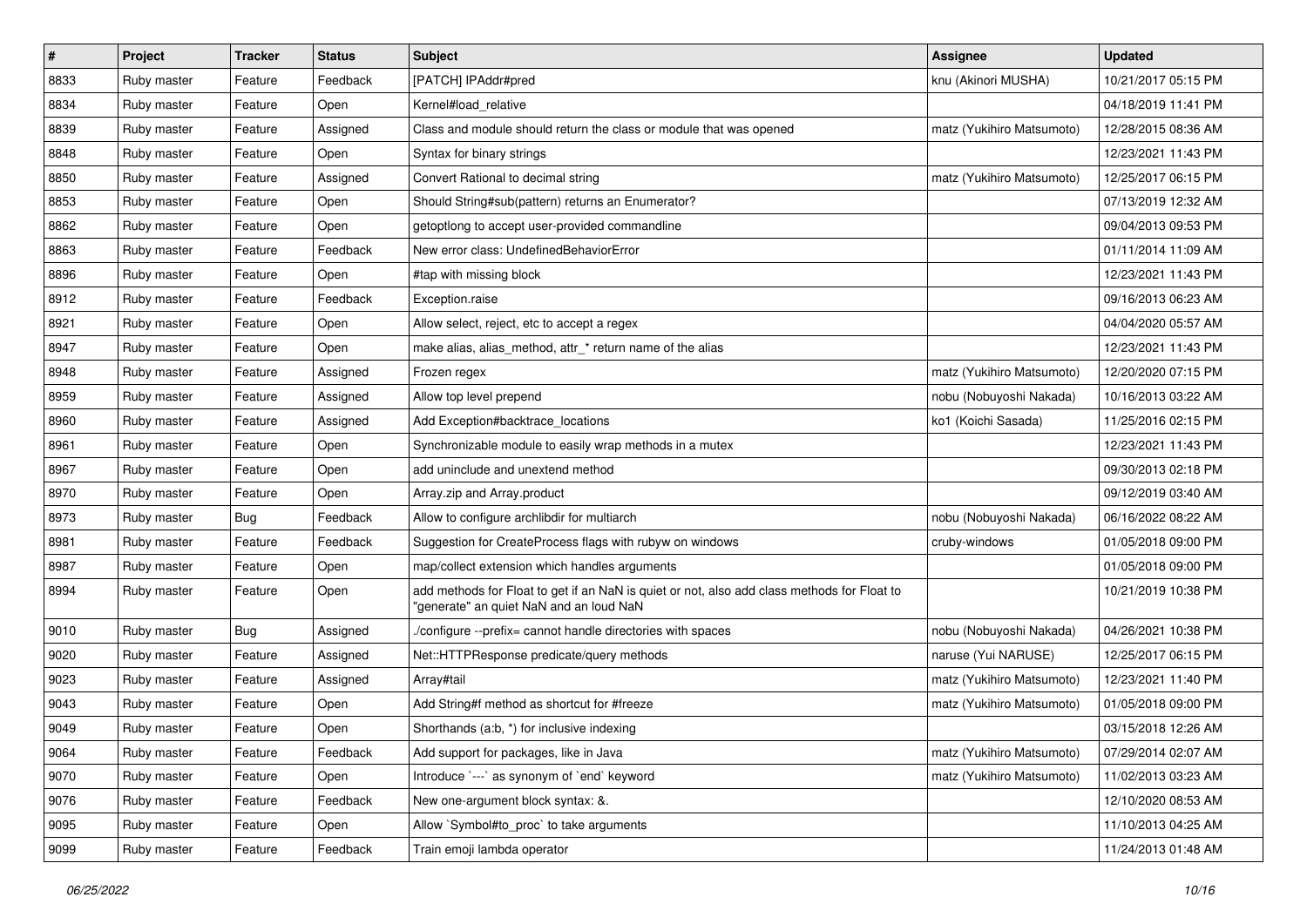| $\vert$ # | Project     | <b>Tracker</b> | <b>Status</b> | Subject                                                                     | <b>Assignee</b>                     | <b>Updated</b>      |
|-----------|-------------|----------------|---------------|-----------------------------------------------------------------------------|-------------------------------------|---------------------|
| 9111      | Ruby master | Feature        | Open          | Encoding-free String comparison                                             |                                     | 11/21/2013 04:35 PM |
| 9115      | Ruby master | Bug            | Assigned      | Logger traps all exceptions; breaks Timeout                                 | sonots (Naotoshi Seo)               | 08/20/2019 12:47 PM |
| 9116      | Ruby master | Feature        | Open          | String#rsplit missing                                                       |                                     | 04/27/2017 10:00 AM |
| 9123      | Ruby master | Feature        | Open          | Make Numeric#nonzero? behavior consistent with Numeric#zero?                | matz (Yukihiro Matsumoto)           | 06/11/2019 12:55 PM |
| 9136      | Ruby master | Misc           | Assigned      | Deprecated Enumerator.new(object, method) bad for BasicObject               | zzak (Zachary Scott)                | 11/23/2013 03:58 AM |
| 9145      | Ruby master | Feature        | Open          | Queue#pop(true) return nil if empty instead of raising ThreadError          |                                     | 01/01/2018 07:41 PM |
| 9174      | Ruby master | Feature        | Open          | value receiving block for Hash#has_key?                                     |                                     | 11/29/2013 06:33 AM |
| 9185      | Ruby master | Feature        | Open          | Add alias_class_method or class_alias functionality                         |                                     | 01/05/2018 09:00 PM |
| 9189      | Ruby master | <b>Bug</b>     | Assigned      | Build failure on Windows in case of nonascii TEMP environment.              |                                     | 01/05/2018 09:00 PM |
| 9208      | Ruby master | Bug            | Feedback      | Win32 ANSI color no longer works since revision 43331                       | nobu (Nobuyoshi Nakada)             | 06/17/2022 09:35 AM |
| 9235      | Ruby master | Feature        | Assigned      | Documentation for commercial support                                        | zzak (Zachary Scott)                | 08/10/2019 02:55 PM |
| 9253      | Ruby master | Feature        | Open          | Regexp named match and case statement                                       |                                     | 01/05/2018 09:00 PM |
| 9260      | Ruby master | Feature        | Open          | make FileUtils.rm_rf raise on errors                                        |                                     | 12/19/2013 12:27 AM |
| 9347      | Ruby master | Feature        | Open          | Accept non callable argument to detect                                      | marcandre (Marc-Andre<br>Lafortune) | 01/05/2018 09:00 PM |
| 9355      | Ruby master | Feature        | Open          | Re: Rename method_id to method_name in TracePoint class                     |                                     | 07/12/2019 03:45 AM |
| 9366      | Ruby master | <b>Bug</b>     | Assigned      | "make-j32 check TESTS=-j32" occasionally fails on rubygems/specification    | hsbt (Hiroshi SHIBATA)              | 07/26/2018 02:13 AM |
| 9400      | Ruby master | Feature        | Open          | Respect constant lookup when using 'raise'                                  |                                     | 07/12/2019 03:36 AM |
| 9401      | Ruby master | Feature        | Open          | Yet another syntax for literal anonymous functions (lambdas)                |                                     | 12/23/2021 11:43 PM |
| 9402      | Ruby master | Feature        | Open          | A syntax to specify the default value of a hash                             |                                     | 12/23/2021 11:43 PM |
| 9409      | Ruby master | <b>Bug</b>     | Open          | Cygwin I "filesystem" I encoding IIIIIIIIIIIII                              | cruby-cygwin                        | 05/19/2022 08:20 AM |
| 9414      | Ruby master | Bug            | Feedback      | strftime returns incorrectly encoded string                                 | nobu (Nobuyoshi Nakada)             | 01/05/2018 09:00 PM |
| 9435      | Ruby master | <b>Bug</b>     | Open          | Kernel.system problem                                                       |                                     | 12/30/2019 03:00 AM |
| 9445      | Ruby master | Feature        | Open          | Support emitting 1.9 Symbol keyword Hash syntax when pretty printing Hashes |                                     | 01/24/2014 06:01 AM |
| 9507      | Ruby master | Bug            | Open          | Ruby 2.1.0 is broken on ARMv5: tried to create Proc object without a block  | charliesome (Charlie<br>Somerville) | 01/05/2018 09:00 PM |
| 9515      | Ruby master | Feature        | Open          | 'IO.each' and 'CSV.each'                                                    |                                     | 01/04/2020 05:41 PM |
| 9516      | Ruby master | Misc           | Open          | Consolidate all deprecation messages to one or more helper methods          |                                     | 02/13/2014 05:11 PM |
| 9522      | Ruby master | Feature        | Open          | Float("NaN"), Float("Infinity")                                             |                                     | 02/16/2014 05:36 AM |
| 9527      | Ruby master | Feature        | Open          | make Net::HTTP.get_print not only to \$stdout but to an IO as a parameter   |                                     | 02/23/2014 06:04 AM |
| 9548      | Ruby master | Feature        | Feedback      | Module curry                                                                |                                     | 03/11/2014 02:00 PM |
| 9552      | Ruby master | Feature        | Feedback      | Module map!                                                                 |                                     | 03/09/2014 05:51 AM |
| 9553      | Ruby master | Feature        | Open          | Make argument validation routine of a method an object                      |                                     | 02/22/2014 07:58 AM |
| 9556      | Ruby master | Feature        | Open          | Add HTTP#get block functionality to HTTP.get                                |                                     | 02/23/2014 05:53 AM |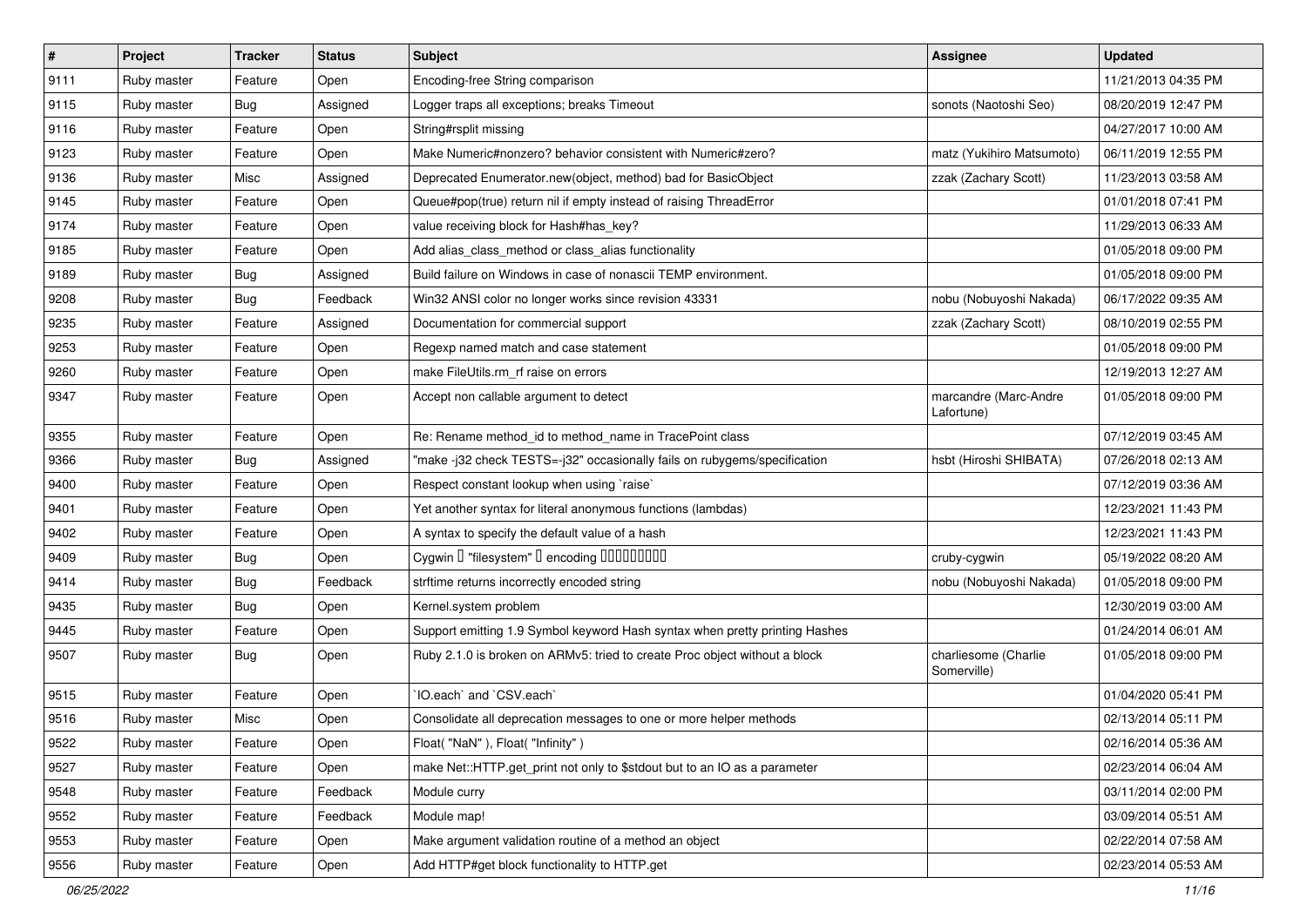| $\vert$ # | Project     | <b>Tracker</b> | <b>Status</b> | Subject                                                                                                                                                                           | <b>Assignee</b>           | <b>Updated</b>      |
|-----------|-------------|----------------|---------------|-----------------------------------------------------------------------------------------------------------------------------------------------------------------------------------|---------------------------|---------------------|
| 9557      | Ruby master | Feature        | Open          | Enumerator#next and Enumerator#peek with argument                                                                                                                                 |                           | 04/11/2014 07:00 PM |
| 9585      | Ruby master | Feature        | Open          | Add Object#in? to make ruby easier to read                                                                                                                                        |                           | 03/15/2014 04:49 PM |
| 9590      | Ruby master | Feature        | Open          | introduce st_foreach_update and st_foreach_update_check for performance.                                                                                                          | tarui (Masaya Tarui)      | 01/05/2018 09:00 PM |
| 9602      | Ruby master | Feature        | Feedback      | Logic with `Enumerable#grep`                                                                                                                                                      | matz (Yukihiro Matsumoto) | 12/01/2019 05:23 PM |
| 9613      | Ruby master | Feature        | Open          | Warn about unsafe ossl ciphers                                                                                                                                                    |                           | 09/13/2015 03:27 AM |
| 9614      | Ruby master | Feature        | Open          | ordering of non-Hash items which use st_internally                                                                                                                                | matz (Yukihiro Matsumoto) | 01/05/2018 09:00 PM |
| 9667      | Ruby master | Feature        | Open          | Optimization of FILE_and _dir_                                                                                                                                                    |                           | 03/25/2014 04:48 AM |
| 9678      | Ruby master | Feature        | Feedback      | New heredoc syntax                                                                                                                                                                |                           | 12/23/2021 11:40 PM |
| 9686      | Ruby master | Feature        | Open          | Syntax for symbols used in hashes                                                                                                                                                 |                           | 12/23/2021 11:43 PM |
| 9704      | Ruby master | Feature        | Open          | Refinements as files instead of modules                                                                                                                                           | matz (Yukihiro Matsumoto) | 10/11/2016 06:36 PM |
| 9713      | Ruby master | Feature        | Feedback      | FILE_ return unexpected encoding - breaks Dir.glob                                                                                                                                | cruby-windows             | 12/10/2020 09:13 AM |
| 9724      | Ruby master | Misc           | Open          | Warnings in Ruby: allow per-file directives to i.e. suppress warnings                                                                                                             |                           | 04/10/2014 06:21 PM |
| 9725      | Ruby master | Feature        | Open          | Do not inspect NameError target object unless verbose                                                                                                                             |                           | 05/08/2015 02:18 AM |
| 9755      | Ruby master | Feature        | Assigned      | Thread::Backtrace::Location#defined_class                                                                                                                                         | ko1 (Koichi Sasada)       | 04/18/2014 09:22 AM |
| 9760      | Ruby master | Bug            | Open          | mkmf does not allow for linking against custom libraries when a system library is present                                                                                         |                           | 05/24/2016 08:11 AM |
| 9768      | Ruby master | Feature        | Assigned      | Method that is visible only within a certain module/class                                                                                                                         | matz (Yukihiro Matsumoto) | 04/25/2014 06:43 AM |
| 9777      | Ruby master | Feature        | Feedback      | Feature Proposal: Proc#to_lambda                                                                                                                                                  |                           | 01/05/2018 09:00 PM |
| 9779      | Ruby master | Feature        | Open          | Add Module#descendents                                                                                                                                                            |                           | 01/05/2018 09:00 PM |
| 9784      | Ruby master | Feature        | Open          | Alias URI#merge to URI#join                                                                                                                                                       |                           | 04/29/2014 05:42 AM |
| 9804      | Ruby master | Feature        | Open          | File::CREATE as a synonym for File::CREAT                                                                                                                                         |                           | 12/23/2021 11:43 PM |
| 9807      | Ruby master | Feature        | Open          | String.new with block                                                                                                                                                             |                           | 05/07/2014 05:54 AM |
| 9816      | Ruby master | Feature        | Assigned      | 00000000000000000000                                                                                                                                                              | matz (Yukihiro Matsumoto) | 10/28/2014 08:29 AM |
| 9830      | Ruby master | Feature        | Assigned      | Support for GOST private/public keys                                                                                                                                              |                           | 09/13/2015 03:10 AM |
| 9832      | Ruby master | Misc           | Open          | better concurrency in threads                                                                                                                                                     |                           | 05/12/2014 12:33 PM |
| 9853      | Ruby master | Feature        | Open          | Please consider quoted generation of hash like in %h( foo bar bee blaa )                                                                                                          |                           | 05/19/2014 04:43 PM |
| 9871      | Ruby master | Feature        | Open          | load a ruby library which doesn't have extension                                                                                                                                  |                           | 05/28/2014 10:07 AM |
| 9887      | Ruby master | Feature        | Open          | Add uninclude please                                                                                                                                                              |                           | 05/31/2014 01:33 PM |
| 9909      | Ruby master | Feature        | Open          | why shouldn't constant lookup check the nesting of module's name                                                                                                                  |                           | 06/07/2014 02:18 AM |
| 9918      | Ruby master | Feature        | Open          | Exception#cause should be shown in output and #inspect                                                                                                                            |                           | 07/13/2015 02:32 PM |
| 9921      | Ruby master | Bug            | Feedback      | gmtime r, win32.h, and <string></string>                                                                                                                                          |                           | 06/10/2022 05:39 AM |
| 9929      | Ruby master | Feature        | Open          | add with_default method to Hash                                                                                                                                                   |                           | 06/11/2014 12:08 AM |
| 9941      | Ruby master | Feature        | Open          | Issue a warning when `module` or `class` keyword causes re-initialization of a constant that<br>will become the module/class name, instead of creating/reopening the module/class |                           | 12/23/2021 11:43 PM |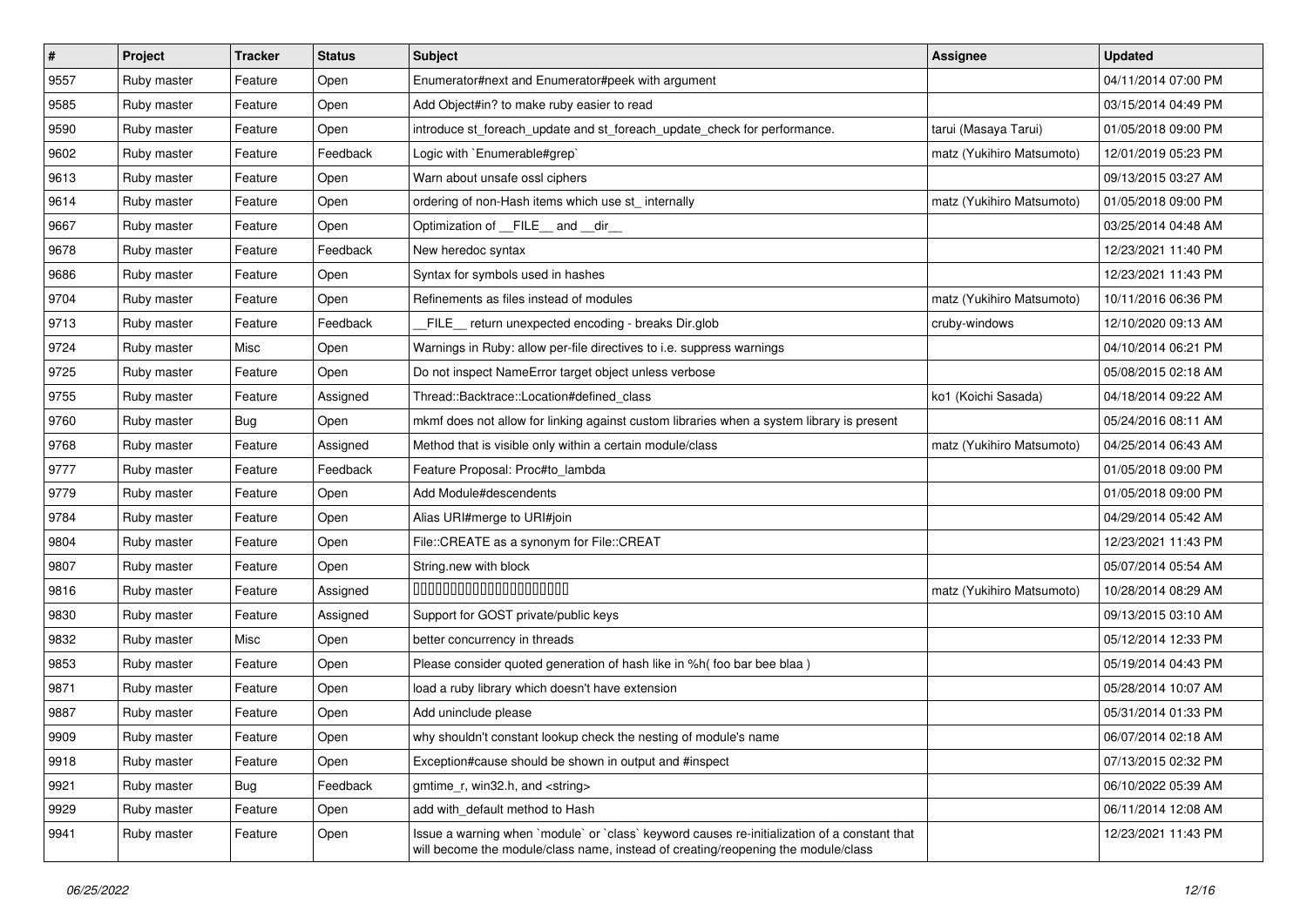| $\vert$ # | Project     | <b>Tracker</b> | <b>Status</b> | <b>Subject</b>                                                                                                                             | <b>Assignee</b>           | <b>Updated</b>      |
|-----------|-------------|----------------|---------------|--------------------------------------------------------------------------------------------------------------------------------------------|---------------------------|---------------------|
| 9944      | Ruby master | <b>Bug</b>     | Assigned      | in ruby for windows in "system" a redirection to append a file works incorrectly                                                           | cruby-windows             | 01/05/2018 09:00 PM |
| 9947      | Ruby master | Feature        | Open          | Make `Object#send` and `Object#method` private                                                                                             |                           | 12/23/2021 11:43 PM |
| 9953      | Ruby master | Feature        | Open          | set_trace_func values which could be frozen or symbols                                                                                     |                           | 06/19/2014 10:44 PM |
| 9955      | Ruby master | <b>Bug</b>     | Assigned      | issue building dll on mingw, library not found                                                                                             | nobu (Nobuyoshi Nakada)   | 01/05/2018 09:00 PM |
| 9960      | Ruby master | Feature        | Feedback      | Add support for GNU --long options                                                                                                         |                           | 06/21/2014 02:06 AM |
| 9963      | Ruby master | Feature        | Feedback      | Symbol.count                                                                                                                               |                           | 07/11/2014 06:50 AM |
| 9992      | Ruby master | Feature        | Open          | Access Modifiers (Internal Interfaces)                                                                                                     |                           | 12/18/2017 03:04 PM |
| 10000     | Ruby master | Feature        | Open          | format width and precision with symbol hash                                                                                                |                           | 07/01/2014 01:25 AM |
| 10009     | Ruby master | <b>Bug</b>     | Open          | IO operation is 10x slower in multi-thread environment                                                                                     | ko1 (Koichi Sasada)       | 05/21/2015 07:19 AM |
| 10018     | Ruby master | Feature        | Feedback      | Consider adding Sub-Includes as in include Foo::bar                                                                                        |                           | 07/10/2014 12:49 AM |
| 10038     | Ruby master | Feature        | Assigned      | Extend ObjectSpace.dump to expose buffer addresses for String and Array                                                                    | tmm1 (Aman Karmani)       | 01/05/2018 09:01 PM |
| 10040     | Ruby master | Feature        | Feedback      | '%d' and '%t' shorthands for 'Date.new(*args)' and 'Time.new(*args)'                                                                       |                           | 07/21/2014 03:42 AM |
| 10042     | Ruby master | Feature        | Feedback      | Deprecate postfix rescue syntax for removal in 3.0                                                                                         | matz (Yukihiro Matsumoto) | 12/10/2020 08:53 AM |
| 10047     | Ruby master | Feature        | Feedback      | Proposal for failesafe requires                                                                                                            |                           | 07/17/2014 10:35 PM |
| 10051     | Ruby master | Feature        | Open          | nbsp isn't remove with trim                                                                                                                |                           | 07/17/2014 08:02 AM |
| 10059     | Ruby master | Feature        | Feedback      | [PATCH and SUGGEST] 0000000000000000000000000000000                                                                                        |                           | 09/16/2014 11:54 AM |
| 10064     | Ruby master | Feature        | Feedback      | &:symbol in when clause                                                                                                                    | matz (Yukihiro Matsumoto) | 01/05/2018 09:01 PM |
| 10065     | Ruby master | Feature        | Feedback      | Make `gem env` command output valid YAML                                                                                                   | drbrain (Eric Hodel)      | 07/20/2014 10:54 PM |
| 10108     | Ruby master | Feature        | Feedback      | NameError#name and nested constants                                                                                                        |                           | 08/10/2014 04:37 AM |
| 10128     | Ruby master | Bug            | Open          | Quoting problem for arguments of Kernel.system, Kernel.exec on Windows                                                                     | cruby-windows             | 12/30/2019 03:00 AM |
| 10129     | Ruby master | Feature        | Assigned      | More descriptive error message for failed net/http requests                                                                                | akr (Akira Tanaka)        | 01/05/2018 09:01 PM |
| 10131     | Ruby master | Feature        | Feedback      | Greatest multiple of r not greater than x                                                                                                  |                           | 08/14/2014 07:23 AM |
| 10152     | Ruby master | Feature        | Open          | String#strip doesn't remove non-breaking space                                                                                             |                           | 04/12/2015 07:36 PM |
| 10168     | Ruby master | Feature        | Open          | Native Object#inspect method should single quote strings that don't need to be double<br>quoted                                            |                           | 01/01/2016 08:27 PM |
| 10175     | Ruby master | Feature        | Open          | There's no reason to prefer Proc.new over Kernel#proc anymore                                                                              |                           | 11/10/2014 11:07 PM |
| 10176     | Ruby master | Feature        | Open          | Document how to perform net/http calls in parallel                                                                                         |                           | 08/27/2014 10:46 PM |
| 10177     | Ruby master | Feature        | Open          | Hash#has_key? and Hash#has_value? should be deprecated                                                                                     |                           | 09/19/2014 06:01 PM |
| 10179     | Ruby master | Feature        | Open          | Net::HTTP::Get.new("https://google.com").basic_auth(user_name, password) should throw<br>exception stating the need to set use_ssl to true |                           | 09/13/2015 03:25 AM |
| 10181     | Ruby master | Feature        | Open          | New method File.openat()                                                                                                                   |                           | 10/22/2015 12:12 PM |
| 10183     | Ruby master | Feature        | Open          | An alternative name for method `class`                                                                                                     |                           | 10/31/2017 11:42 AM |
| 10211     | Ruby master | Feature        | Feedback      | Implement Signal.current_trap(sig)                                                                                                         |                           | 08/09/2015 01:00 PM |
| 10213     | Ruby master | Bug            | Feedback      | bundled gems ignored by make install                                                                                                       | hsbt (Hiroshi SHIBATA)    | 06/10/2022 09:55 AM |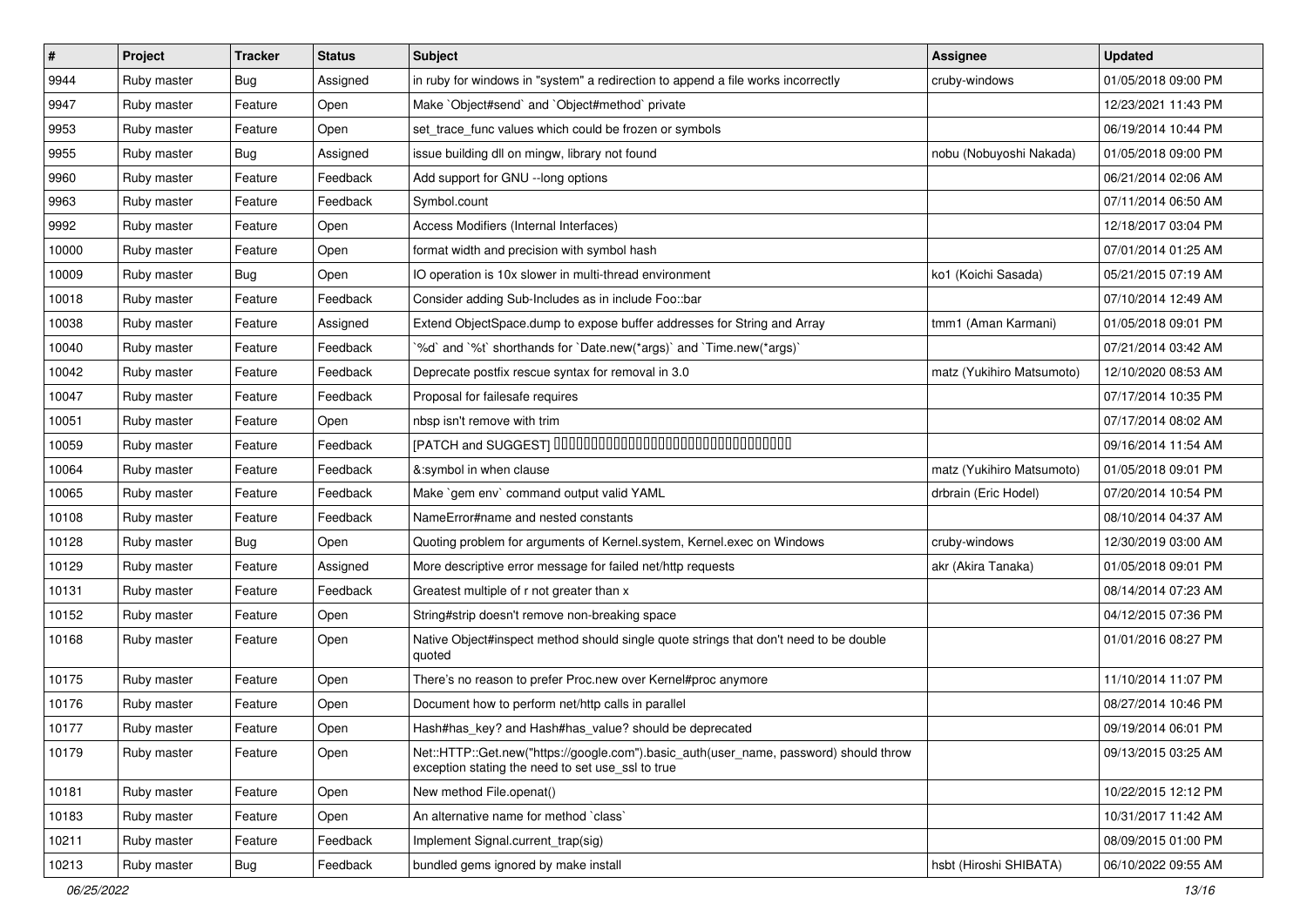| $\vert$ # | Project     | <b>Tracker</b> | <b>Status</b> | Subject                                                                                                                            | <b>Assignee</b>           | <b>Updated</b>      |
|-----------|-------------|----------------|---------------|------------------------------------------------------------------------------------------------------------------------------------|---------------------------|---------------------|
| 10215     | Ruby master | Feature        | Open          | prohibit subclassing for classes without allocator in Ruby                                                                         |                           | 09/08/2014 07:29 AM |
| 10217     | Ruby master | Feature        | Open          | Dir constructor similar to Pathname constructor                                                                                    |                           | 12/23/2021 11:43 PM |
| 10225     | Ruby master | Feature        | Open          | [PATCH] *math.c: New method Math.normcdf                                                                                           |                           | 01/05/2018 09:01 PM |
| 10228     | Ruby master | Feature        | Feedback      | Statistics module                                                                                                                  |                           | 11/10/2014 11:01 PM |
| 10237     | Ruby master | Feature        | Open          | Transform all elements of one Encoding into another Encoding for Array and Hash                                                    |                           | 01/05/2018 09:01 PM |
| 10238     | Ruby master | Feature        | Open          | todo: remove dependency on malloc_usable_size                                                                                      | ko1 (Koichi Sasada)       | 12/10/2020 09:20 AM |
| 10251     | Ruby master | Feature        | Open          | URI: Support wildcards (globbing) in no_proxy                                                                                      |                           | 12/16/2015 05:22 AM |
| 10254     | Ruby master | Feature        | Feedback      | Array#each and Array#map for nested arrays                                                                                         |                           | 09/19/2014 07:38 PM |
| 10255     | Ruby master | Feature        | Open          | Math.log: check domain of base argument                                                                                            |                           | 01/27/2015 02:32 AM |
| 10270     | Ruby master | Feature        | Feedback      | Hash#insert                                                                                                                        |                           | 09/21/2014 01:01 PM |
| 10273     | Ruby master | Feature        | Open          | Immutable Ruby                                                                                                                     |                           | 12/23/2021 11:43 PM |
| 10287     | Ruby master | Feature        | Open          | rename COLON3 to COLON2 HEAD.                                                                                                      | matz (Yukihiro Matsumoto) | 07/27/2021 09:34 AM |
| 10305     | Ruby master | Feature        | Open          | Method for resolving all autoload statements / Add warning on autoload when used with<br>chroot                                    |                           | 09/29/2014 02:05 PM |
| 10308     | Ruby master | Feature        | Open          | Pipes in Ruby                                                                                                                      |                           | 09/30/2014 11:21 PM |
| 10312     | Ruby master | Misc           | Open          | Give people more control over how the ruby parser sees code and lexical code elements<br>(valid/invalid - toggle options) + macros |                           | 01/20/2016 05:14 PM |
| 10318     | Ruby master | Feature        | Open          | [PATCH 0/n] Let underscore be positionally matched arg to omit binding obvious variable.                                           |                           | 12/10/2020 08:53 AM |
| 10320     | Ruby master | Feature        | Open          | require into module                                                                                                                |                           | 06/10/2021 08:15 AM |
| 10327     | Ruby master | Feature        | Open          | Bool/False/True module for '==='                                                                                                   |                           | 10/15/2014 02:42 PM |
| 10328     | Ruby master | Feature        | Open          | [PATCH] make OPT_SUPPORT_JOKE a proper VM option                                                                                   | normalperson (Eric Wong)  | 01/05/2018 09:01 PM |
| 10331     | Ruby master | Feature        | Open          | String#to_r to recognize negative denominators                                                                                     |                           | 10/06/2014 02:44 PM |
| 10332     | Ruby master | Feature        | Open          | Rational literal for mixed fractions                                                                                               |                           | 10/06/2014 02:55 PM |
| 10343     | Ruby master | Feature        | Open          | Postfix notations for `when` and `else` inside `case` statement                                                                    |                           | 10/08/2014 05:25 PM |
| 10351     | Ruby master | Feature        | Feedback      | [PATCH] prevent CVE-2014-6277                                                                                                      |                           | 01/05/2018 09:01 PM |
| 10355     | Ruby master | Feature        | Feedback      | Feature request: Module#prepended?(mod)                                                                                            | matz (Yukihiro Matsumoto) | 01/05/2018 09:01 PM |
| 10356     | Ruby master | Feature        | Feedback      | [PATCH 2/2] Remove unused internal functions                                                                                       |                           | 10/10/2014 05:24 AM |
| 10366     | Ruby master | Feature        | Open          | New inspection form for rational                                                                                                   |                           | 10/11/2014 12:50 AM |
| 10370     | Ruby master | Feature        | Open          | [PATCH] We don't need to check whether rb_block_call exists                                                                        |                           | 01/29/2019 06:46 PM |
| 10371     | Ruby master | Feature        | Open          | Use Thread#handle interrupt in MonitorMixin                                                                                        |                           | 12/23/2021 11:43 PM |
| 10378     | Ruby master | Feature        | Open          | [PATCH 0/3] It's better (1 + 0i).real? return true                                                                                 |                           | 01/05/2018 09:01 PM |
| 10381     | Ruby master | Feature        | Feedback      | Pathname#mkdir_p, Pathname#makedirs DDDD                                                                                           | akr (Akira Tanaka)        | 10/15/2014 04:27 AM |
| 10386     | Ruby master | Feature        | Open          | [PATCH 3/3] There is little possibility of using m_sqrt at complex.c                                                               |                           | 11/10/2014 11:10 PM |
| 10391     | Ruby master | Feature        | Open          | Provide %eISO-8859-1'string \xAA literal' string literals with explicit encoding                                                   |                           | 10/28/2014 10:27 AM |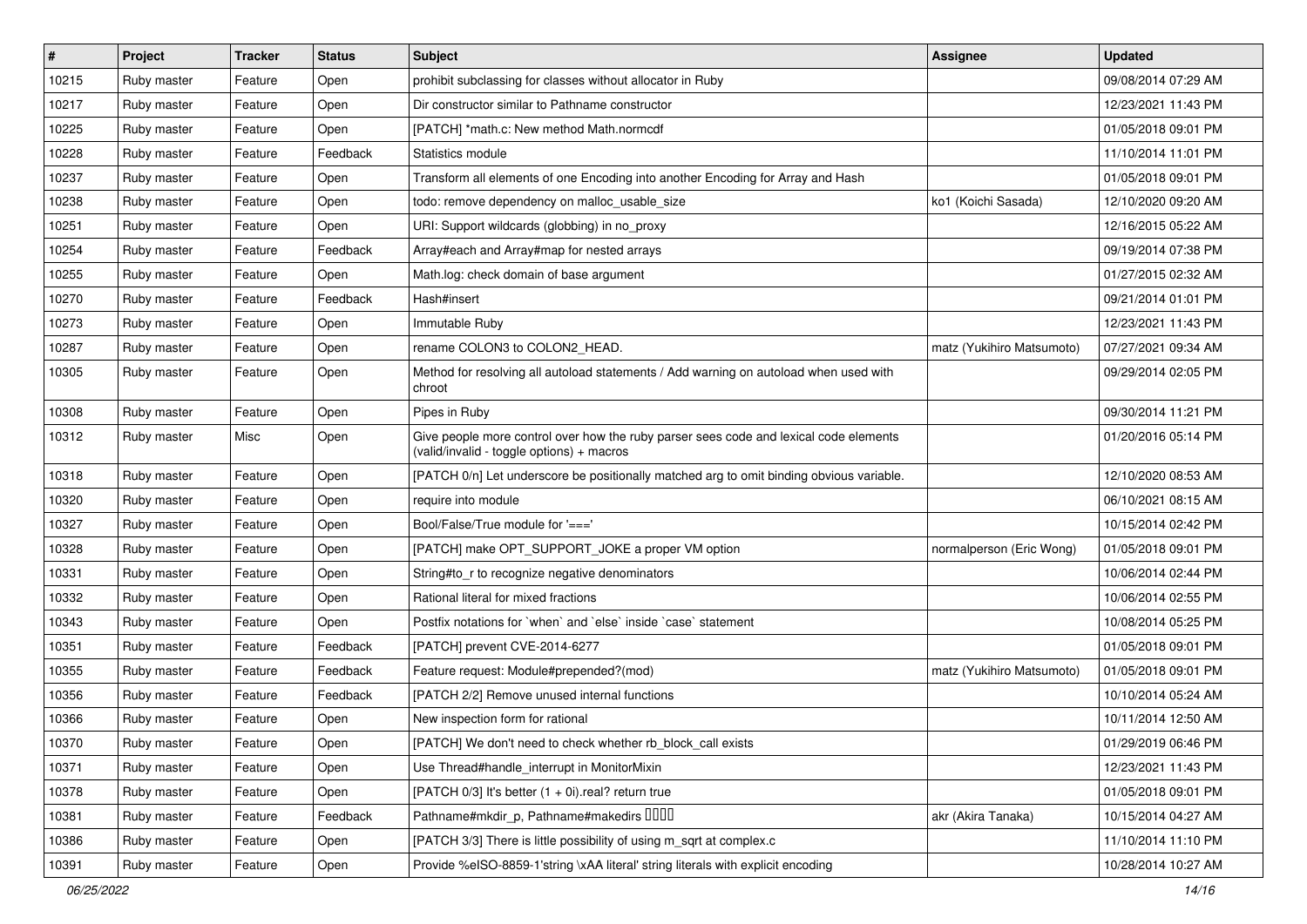| #     | Project     | <b>Tracker</b> | <b>Status</b> | <b>Subject</b>                                                                                         | <b>Assignee</b>           | <b>Updated</b>      |
|-------|-------------|----------------|---------------|--------------------------------------------------------------------------------------------------------|---------------------------|---------------------|
| 10394 | Ruby master | Feature        | Feedback      | An instance method on Enumerator that evaluates the block under with self being the block<br>variable. |                           | 04/30/2019 11:58 AM |
| 10404 | Ruby master | Feature        | Open          | Allow individual finalizers to be removed with ObjectSpace.undefine finalizer                          | matz (Yukihiro Matsumoto) | 10/20/2014 08:14 AM |
| 10416 | Ruby master | Bug            | Open          | Create mechanism for updating of Unicode data files downstreams when we want                           | nobu (Nobuyoshi Nakada)   | 10/08/2021 06:40 AM |
| 10423 | Ruby master | Feature        | Open          | [PATCH] opt_str_lit*: avoid literal string allocations                                                 | ko1 (Koichi Sasada)       | 01/05/2018 09:01 PM |
| 10424 | Ruby master | Misc           | Open          | Error message when sorting NaN                                                                         |                           | 10/25/2014 02:13 PM |
| 10425 | Ruby master | Feature        | Open          | A predicate method to tell if a number is near another                                                 |                           | 10/26/2014 01:47 AM |
| 10426 | Ruby master | Feature        | Open          | A predicate to express congruence                                                                      |                           | 11/14/2014 02:11 AM |
| 10436 | Ruby master | Bug            | Open          | ruby -c and ripper inconsistency: m(&nil) {}                                                           |                           | 08/27/2019 12:08 AM |
| 10455 | Ruby master | Feature        | Open          | [PATCH 0/n] Combine interface for creating new matrix                                                  |                           | 10/29/2014 10:17 PM |
| 10459 | Ruby master | Feature        | Assigned      | [PATCH] rfc3339 method for Time                                                                        | akr (Akira Tanaka)        | 05/21/2015 08:14 AM |
| 10473 | Ruby master | Feature        | Open          | Change Date#to datetime to use local time                                                              |                           | 07/23/2021 07:08 PM |
| 10474 | Ruby master | Feature        | Open          | [PATCH 1/1] Refactoring math.c (Combined some macros into one macro)                                   |                           | 11/10/2014 10:29 PM |
| 10477 | Ruby master | Feature        | Open          | Implicit interfaces                                                                                    |                           | 12/23/2021 11:43 PM |
| 10481 | Ruby master | Feature        | Assigned      | Add "if" and "unless" clauses to rescue statements                                                     | matz (Yukihiro Matsumoto) | 01/18/2015 02:46 PM |
| 10482 | Ruby master | Feature        | Feedback      | Allow ignored items to vary in `Enumerable#chunk`.                                                     |                           | 11/11/2014 10:08 AM |
| 10489 | Ruby master | Feature        | Open          | Add inherit method for clearer and multiple inheritance                                                | matz (Yukihiro Matsumoto) | 12/10/2020 08:53 AM |
| 10498 | Ruby master | Feature        | Open          | Make `loop` yield a counter                                                                            | matz (Yukihiro Matsumoto) | 01/05/2018 09:01 PM |
| 10503 | Ruby master | Feature        | Open          | introduce InvalidPercentEncoding error for failed URI parsing                                          |                           | 01/05/2018 09:01 PM |
| 10505 | Ruby master | Feature        | Open          | [PATCH 2/n] DDDDDDDD./Object#eql? with block. (ja/en)                                                  |                           | 11/13/2014 05:52 PM |
| 10513 | Ruby master | Misc           | Open          | instance_eval yields the receiver, but is documented to yield no arguments                             | zzak (Zachary Scott)      | 11/14/2014 10:29 PM |
| 10519 | Ruby master | Feature        | Open          | <b>TLS Renegotiation</b>                                                                               |                           | 09/13/2015 03:29 AM |
| 10528 | Ruby master | Feature        | Open          | Allow line breaks instead of commas in arrays, hashes, argument lists, etc.                            |                           | 12/23/2021 11:43 PM |
| 10541 | Ruby master | Misc           | Open          | Remove shorthand string interpolation syntax                                                           | matz (Yukihiro Matsumoto) | 10/08/2015 05:44 PM |
| 10548 | Ruby master | Feature        | Open          | remove callcc (Callcc is now going obsoleted. Please use Fiber.)                                       |                           | 04/18/2022 09:07 AM |
| 10549 | Ruby master | Feature        | Open          | Deprecate each_with_index and each_with_object in favor of with_index and with_object                  | matz (Yukihiro Matsumoto) | 07/27/2021 11:09 AM |
| 10552 | Ruby master | Feature        | Open          | [PATCH] Add Enumerable#frequencies and Enumerable#relative_frequencies                                 |                           | 11/30/2014 11:56 AM |
| 10560 | Ruby master | Misc           | Assigned      | confusion between $x=x+y$ , $x+=y$ , x.concat(y) and y.each{ z  $x<}$                                  | zzak (Zachary Scott)      | 01/05/2018 09:02 PM |
| 10561 | Ruby master | Feature        | Open          | Improve function of Thread::Backtrace::Location #path and #absolute path                               |                           | 09/24/2020 09:39 AM |
| 10574 | Ruby master | Feature        | Open          | Add String#Ichomp and String.Ichomp!                                                                   | matz (Yukihiro Matsumoto) | 12/15/2014 04:34 PM |
| 10580 | Ruby master | <b>Bug</b>     | Open          | TestProcess#test_deadlock_by_signal_at_forking fails on ARM                                            | akr (Akira Tanaka)        | 12/30/2019 03:00 AM |
| 10585 | Ruby master | Feature        | Open          | struct: speedup struct.attr = $v$ for first 10 attributes and struct[:attr] for big structs            |                           | 06/30/2015 08:18 PM |
| 10589 | Ruby master | Feature        | Open          | [TracePoint API] Make THREAD_{BEGIN, END} events return some context information                       |                           | 12/11/2014 04:27 PM |